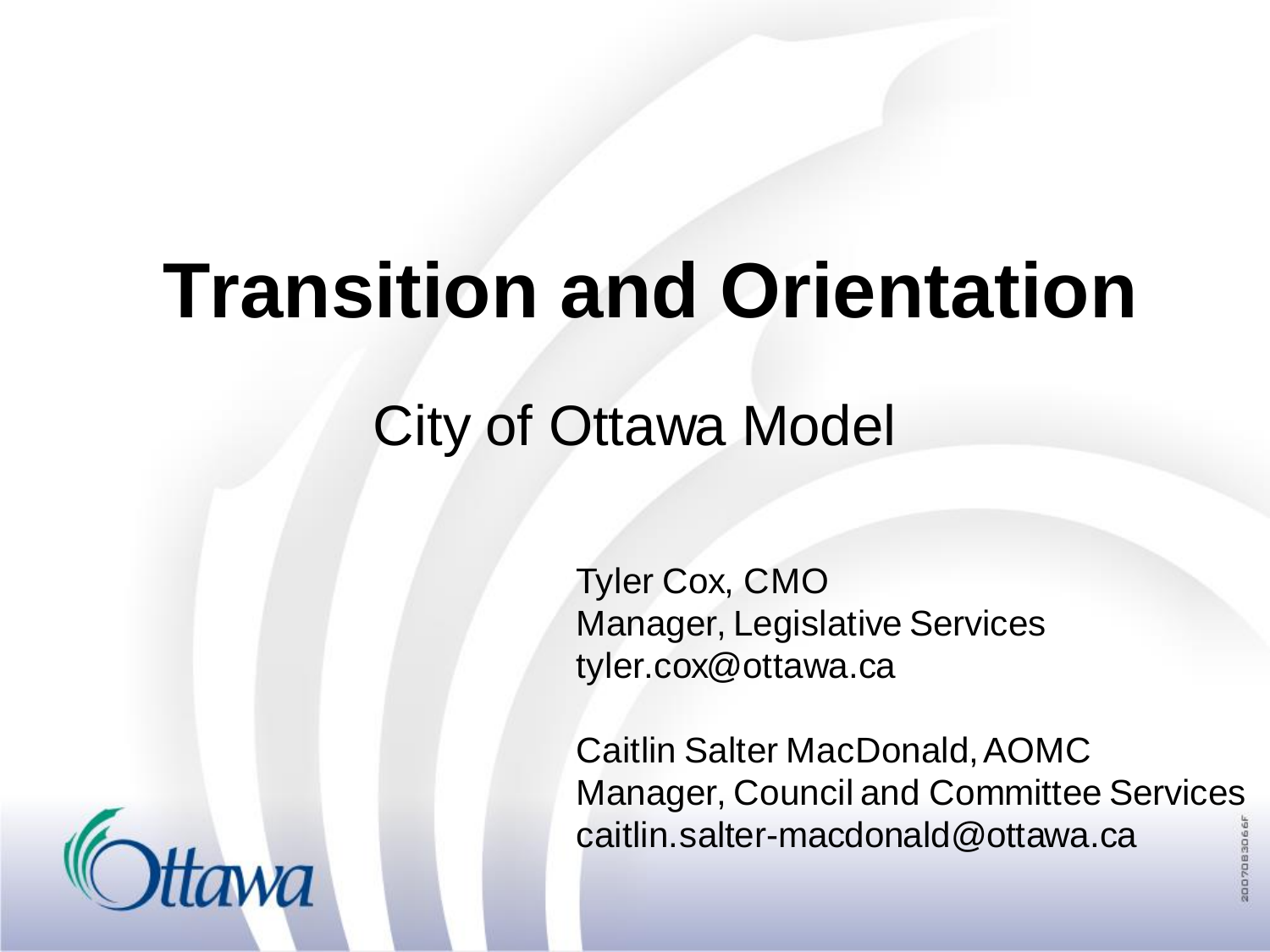# **Agenda**

- New Start Date for Term of Council
- **EXECUTE:** Fransition:
	- Outgoing Members
	- Support to Mayor-Elect / Councillors-Elect
- **Orientation**
- **Inauguration and First Meeting**
- Considerations for Security?

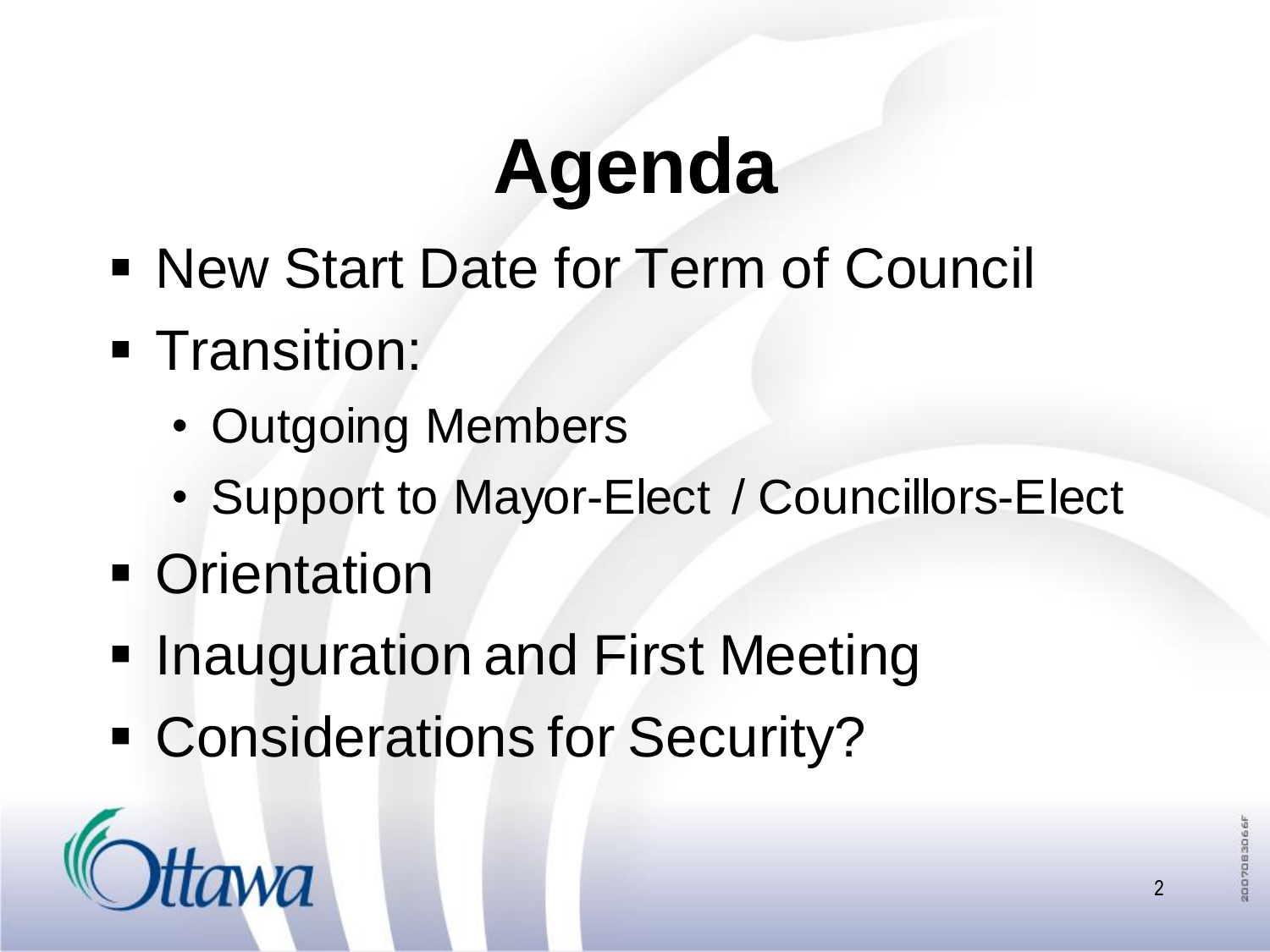# **New Start Date for Term of Council**

▪ Bill 68, *Modernizing Ontario's Municipal Legislation Act, 2016* changed the beginning of the term of office from December 1 to November 15.

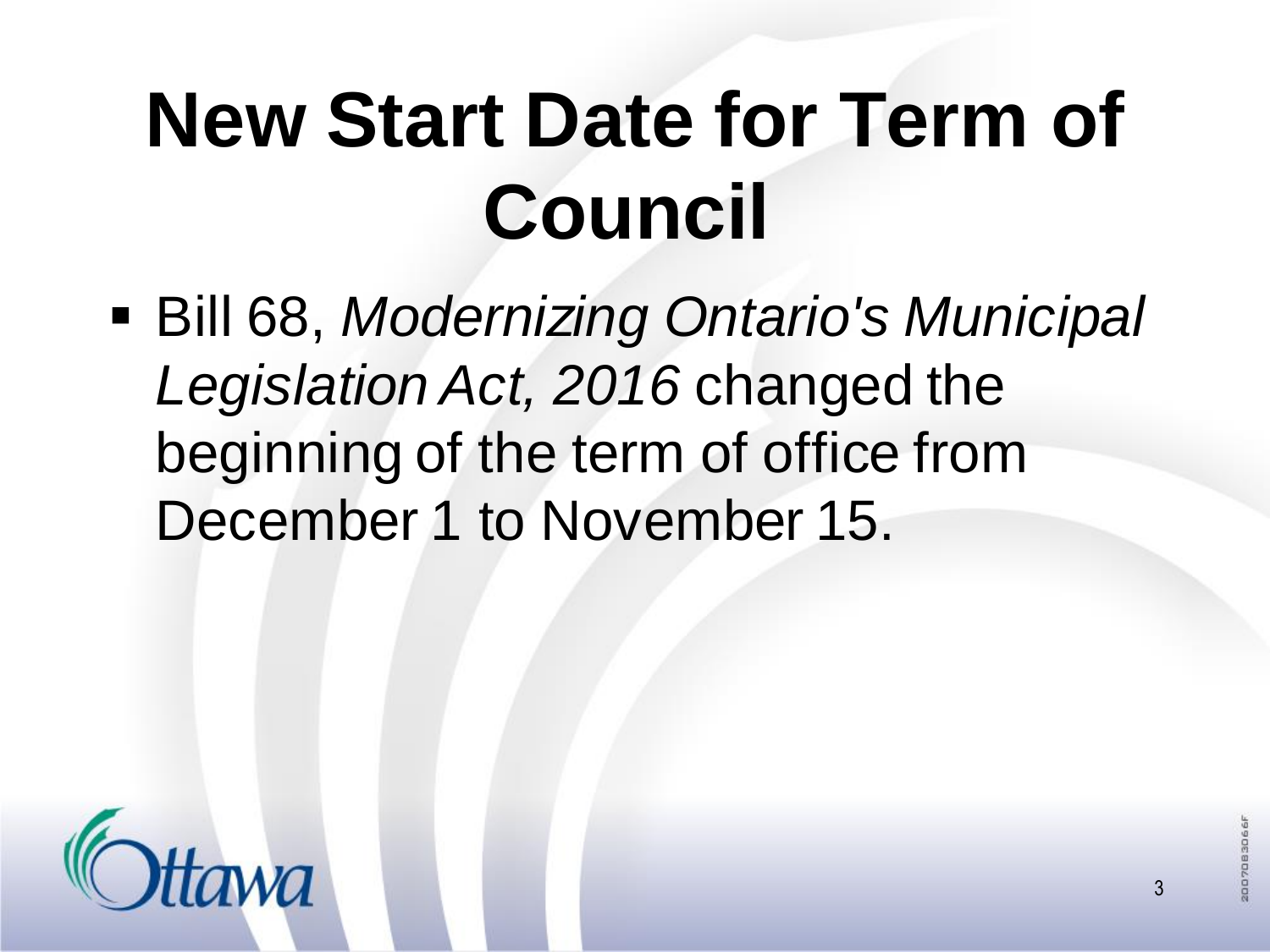# **Before... (2018)**

|        | October 2018<br>10 days included |      |                         |     |  |  |  |  |  |  |  |
|--------|----------------------------------|------|-------------------------|-----|--|--|--|--|--|--|--|
|        | Sun Mon Tue Wed Thu Fri          |      |                         | Sat |  |  |  |  |  |  |  |
|        |                                  |      | $1 \ 2 \ 3 \ 4 \ 5 \ 6$ |     |  |  |  |  |  |  |  |
|        | $7$   8   9   10   11   12   13  |      |                         |     |  |  |  |  |  |  |  |
|        | 14   15   16   17   18   19   20 |      |                         |     |  |  |  |  |  |  |  |
| $21 -$ |                                  |      | 22 23 24 25 26 27       |     |  |  |  |  |  |  |  |
| 28     | 29                               | - 30 | -31                     |     |  |  |  |  |  |  |  |

| November 2018    |  |  |                             |  |                     |  |  |  |  |  |
|------------------|--|--|-----------------------------|--|---------------------|--|--|--|--|--|
| 30 days included |  |  |                             |  |                     |  |  |  |  |  |
|                  |  |  | Sun Mon Tue Wed Thu Fri Sat |  |                     |  |  |  |  |  |
|                  |  |  |                             |  | $1 \quad 2 \quad 3$ |  |  |  |  |  |
| 4                |  |  | 5 6 7 8 9 10                |  |                     |  |  |  |  |  |
|                  |  |  | 11 12 13 14 15 16 17        |  |                     |  |  |  |  |  |
| 18.              |  |  | 19 20 21 22 23 24           |  |                     |  |  |  |  |  |
| 25.              |  |  | 26 27 28 29 30              |  |                     |  |  |  |  |  |

| December 2018   |            |  |                                  |      |                |   |  |  |  |  |
|-----------------|------------|--|----------------------------------|------|----------------|---|--|--|--|--|
| 1 day included  |            |  |                                  |      |                |   |  |  |  |  |
|                 |            |  | Sun Mon Tue Wed Thu Fri Sat      |      |                |   |  |  |  |  |
|                 |            |  |                                  |      |                |   |  |  |  |  |
| 2               | $3 \mid 4$ |  | $-5$                             | $-6$ | $\overline{7}$ | 8 |  |  |  |  |
| 9               |            |  | $10$ 11 12 13 14 15              |      |                |   |  |  |  |  |
| 16 <sup>1</sup> |            |  | 17   18   19   20   21   22      |      |                |   |  |  |  |  |
|                 |            |  | 23   24   25   26   27   28   29 |      |                |   |  |  |  |  |
| 30              | 31         |  |                                  |      |                |   |  |  |  |  |

Voting Day: October 22, 2018

First day of term of office: December 1, 2018



4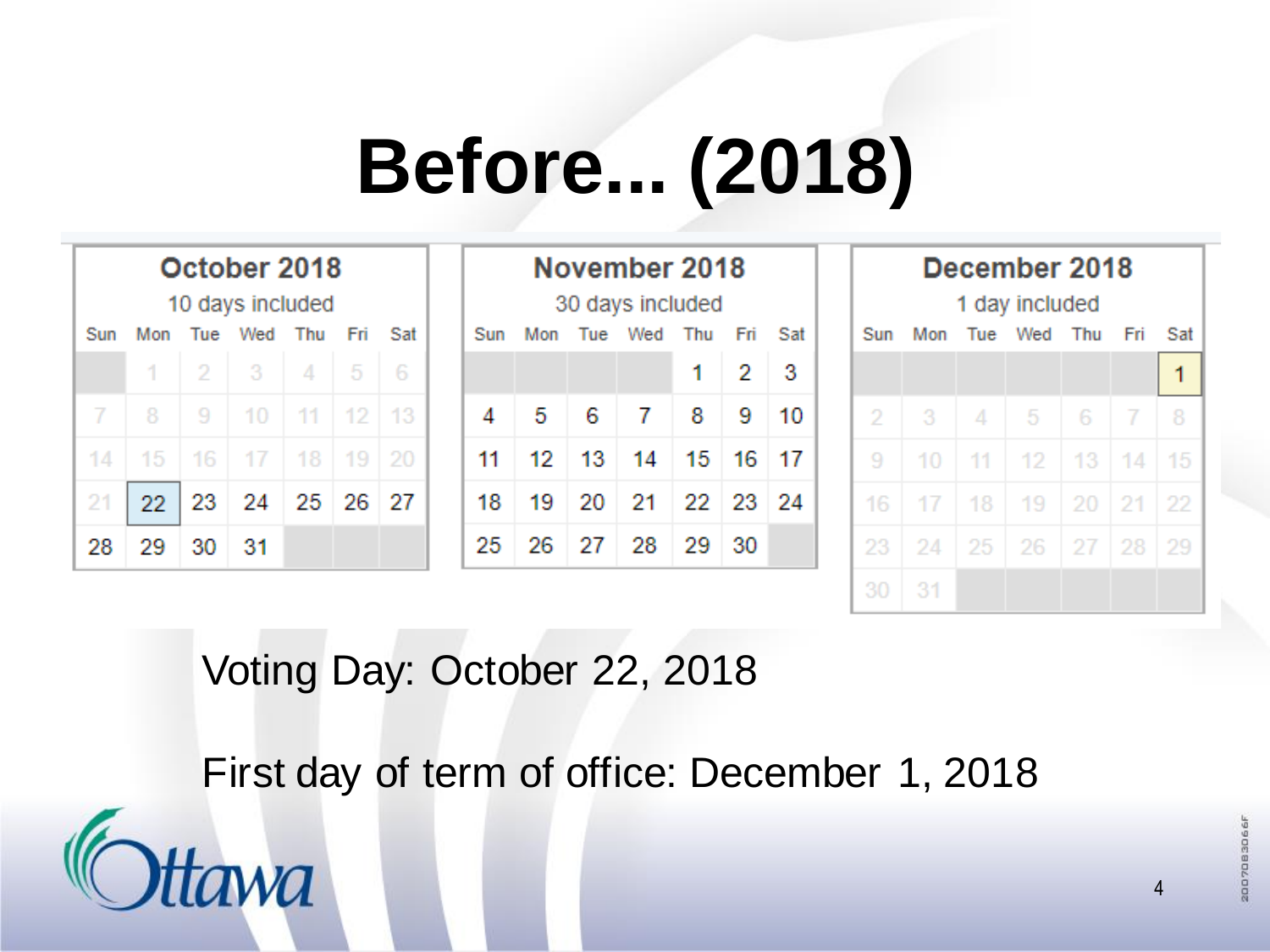# **After... (2022)**

| October 2022<br>8 days included |     |            |         |    | November 2022<br>15 days included |     |     |     |     |     |     |     |     |
|---------------------------------|-----|------------|---------|----|-----------------------------------|-----|-----|-----|-----|-----|-----|-----|-----|
| Sun                             | Mon | <b>Tue</b> | Wed Thu |    | Fri                               | Sat | Sun | Mon | Tue | Wed | Thu | Fri | Sat |
|                                 |     |            |         |    |                                   | 1   |     |     | 1   | 2   | 3   | 4   | 5   |
| 2                               | 3   | 4          | 5       | 6  | 7                                 | 8   | 6   | 7   | 8   | 9   | 10  | 11  | 12. |
| 9                               | 10  | 11         | 12      | 13 | 14                                | 15  | 13  | 14  | 15  | 16  | 17  | 18  | 19  |
| 16                              | 17  | 18         | 19      | 20 | -21                               | 22  | 20  | 21  | 22  | 23  | 24  | 25  | 26  |
| 23                              | 24  | 25         | 26      | 27 | 28                                | 29  | 27  | 28  | -29 | 30  |     |     |     |
| 30                              | 31  |            |         |    |                                   |     |     |     |     |     |     |     |     |

Voting Day: October 24, 2022

First day of term of office: November 15, 2022



5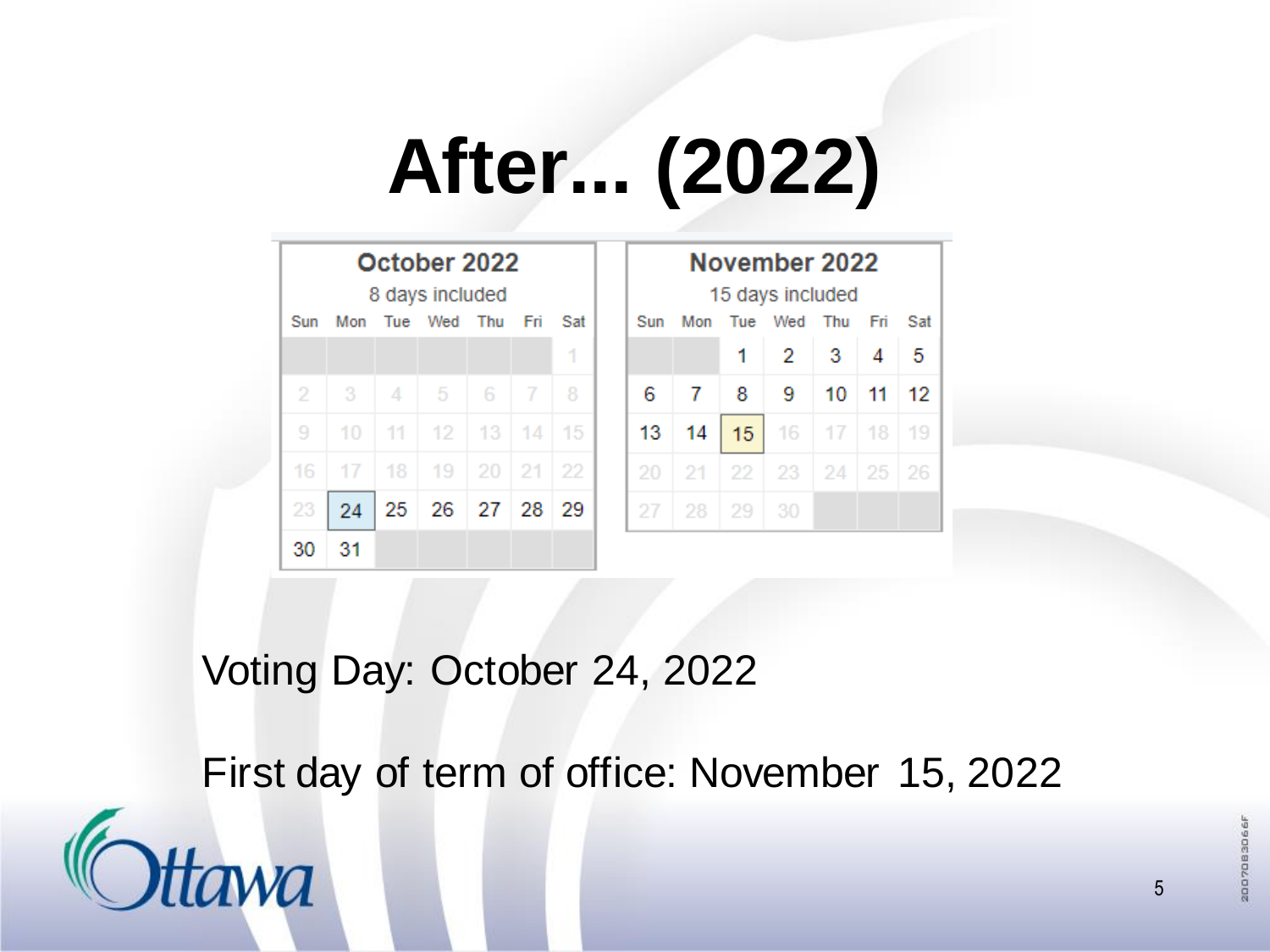## **Transition: Outgoing Members**

- **HR: Severance letters for outgoing** Members and their outgoing staff
- **EXPLEX Archives and Information Management**
- Data destruction, shredding, etc.
- Collect IT assets, keys, passes, etc.
- **Example 1 Final invoices and disclosure of gifts,** tickets, etc.
- **IT purchases by outgoing members**

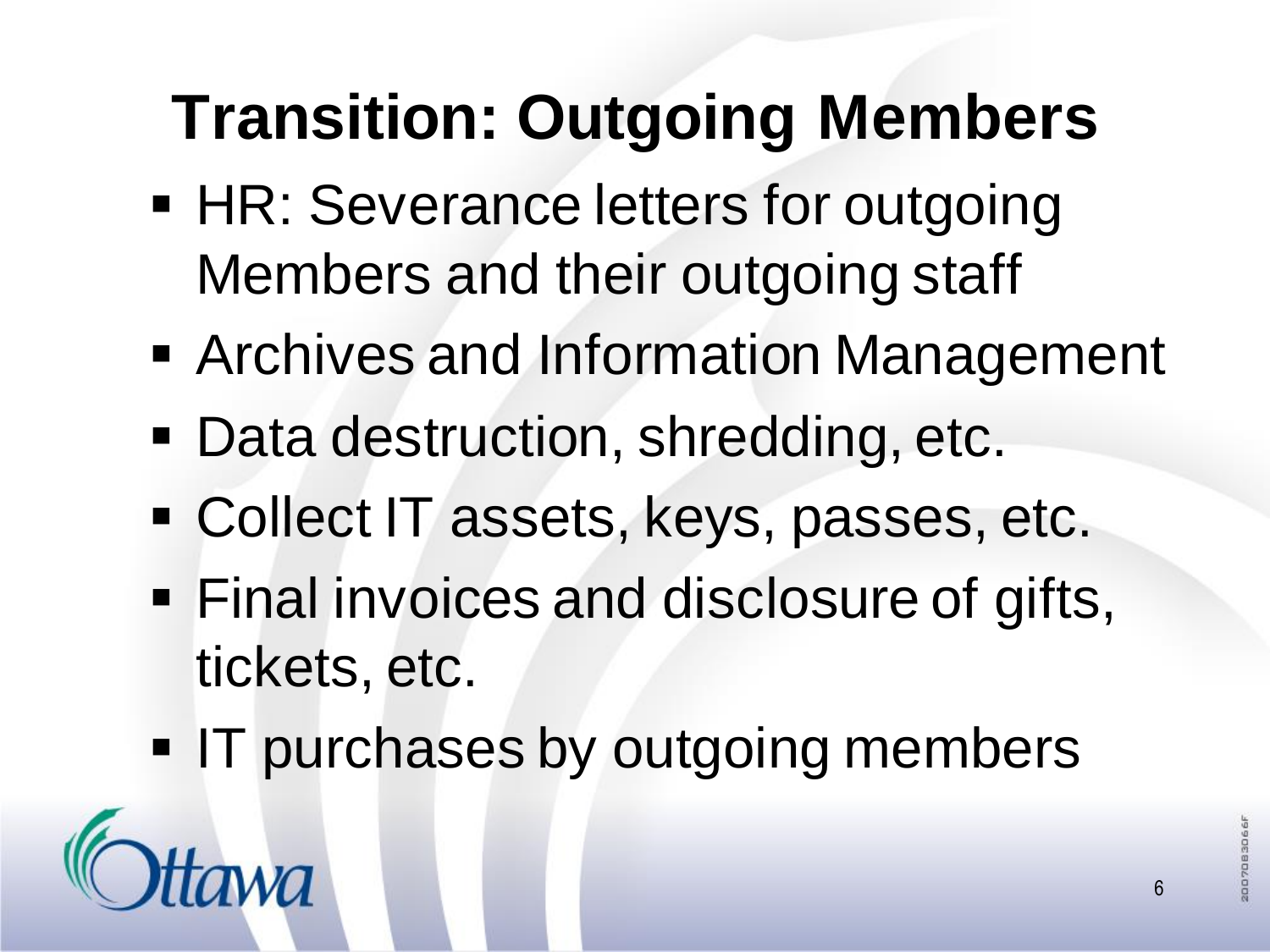## **Ottawa's Supports for the Newly Elected**

- **Day after Voting Day: Email Mayor-elect and** Councillors-elect
- **Each Mayor-elect and Councillor-elect is** assigned: I'm a buddy!
	- Welcome letter
	- a staff liaison ("buddy")
	- Temporary work space
	- Orientation Package and Manual
	- Ward reports for last four (4) years
	- Temporary email account and calendar



7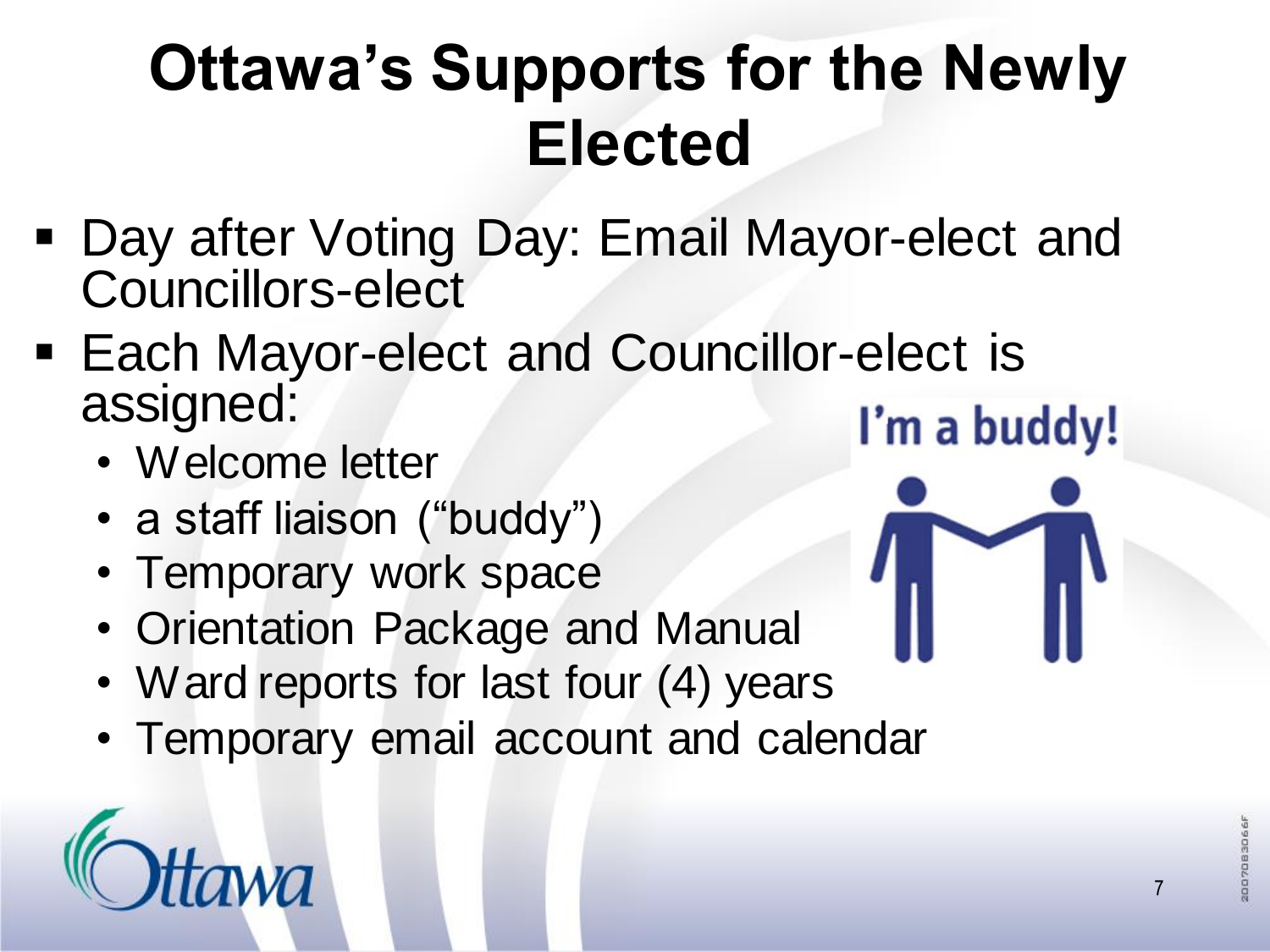# **Feedback on "Staff Buddy"**



**Scott Moffatt URI**@ScottMoffatt21990

Day 18 of Thanks...

From time to time, there will be tweets when I thank groups of people and then I may sometimes also individually thank a person within that group. Today is one of those days. One of my first contacts at the City postelection was Kiel Anderson. 2022-01-18, 9:15 PM





**Scott Moffatt EN:@ScottMoffatt21FDC** 

Upon being elected, we are assigned a staff contact that helps us figure our new City Hall lives out because it's a bit of a whirlwind, as I've mentioned before. Kiel was my contact from the Clerk's Office and he was a huge help. 2022-01-18, 9:15 PM



Scott Moffatt ...<br>iii:@ScottMoffatt21;<sup>pp</sup>i

In the months and years that followed, I continued to be able to rely on Kiel in whatever role he held. He was a also tremendous leader on the ward boundary review last year as well. I have no doubt that Kiel will continue to advance within the City. 2022-01-18, 9:15 PM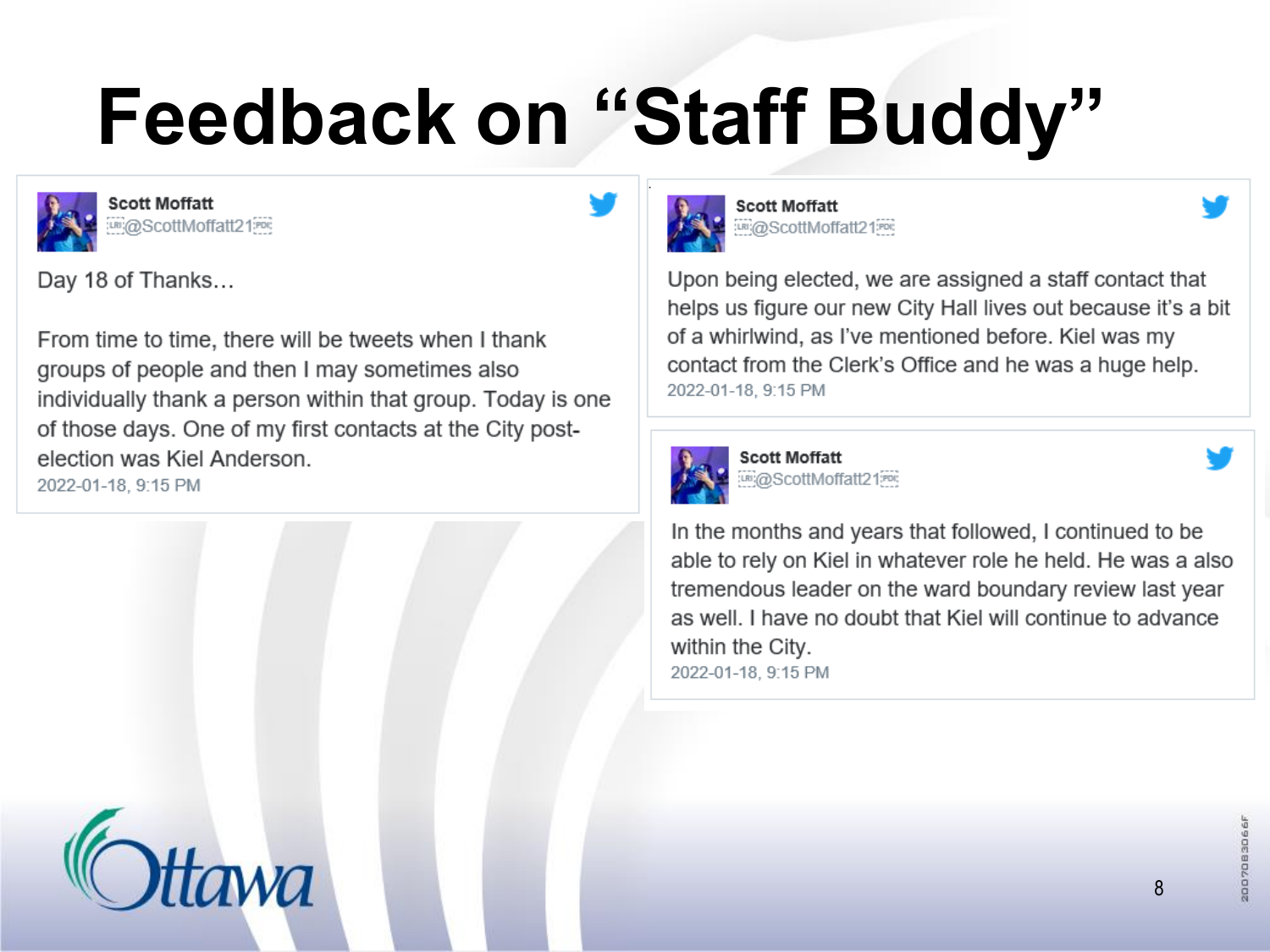## **Ottawa's Supports for the Newly Elected (ii)**

- Smart phone
- E-mail account
- Parking pass
- Security pass
- \$10K IT credit (all Members for the term)

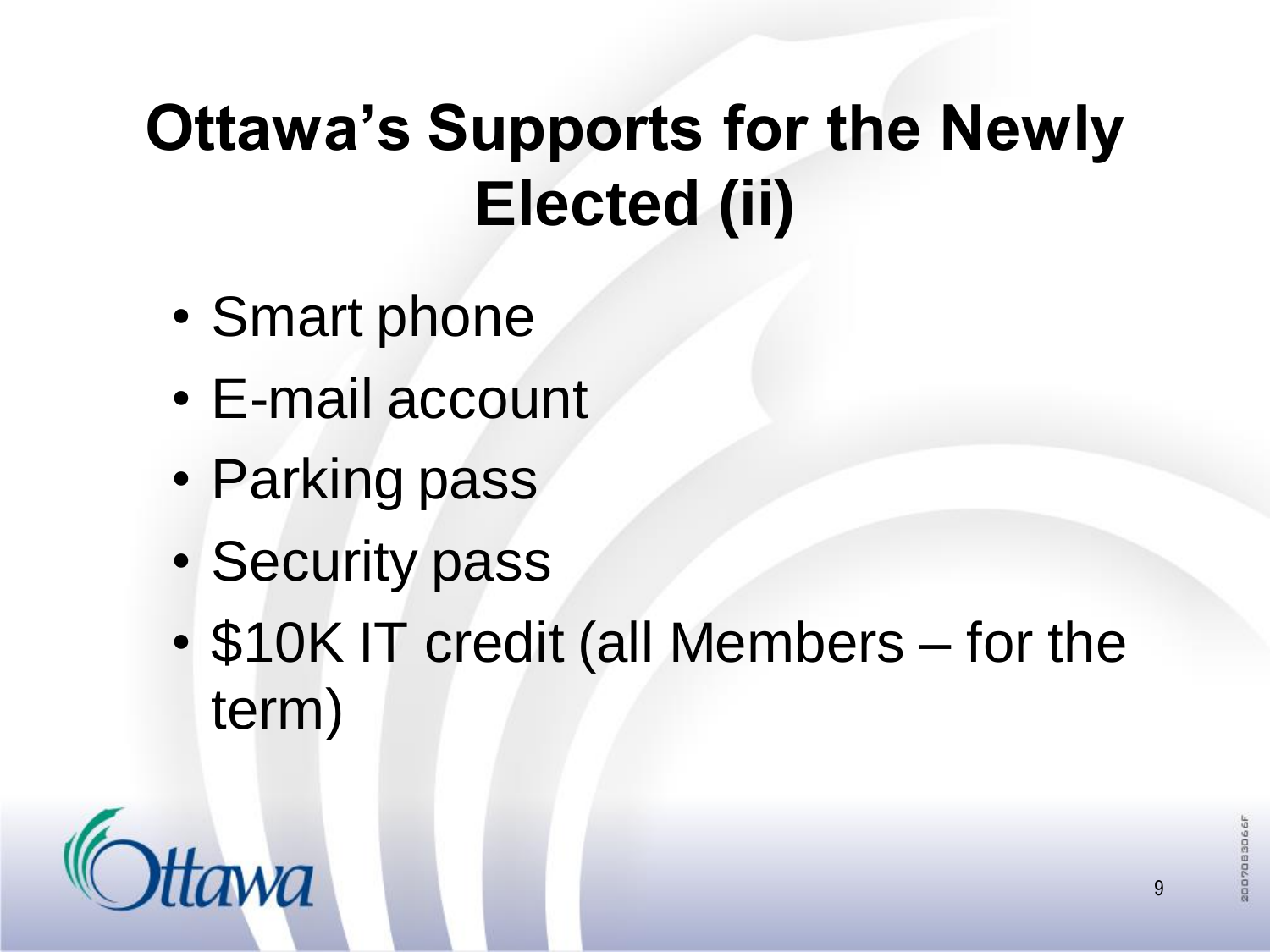## **Ottawa's Support for the Newly Elected (iii)**

- **Pension and benefit sessions for new** Members
- Support for hiring new political staff
- Employment contracts and onboarding for new political staff
- Resignation of staff elected to Council

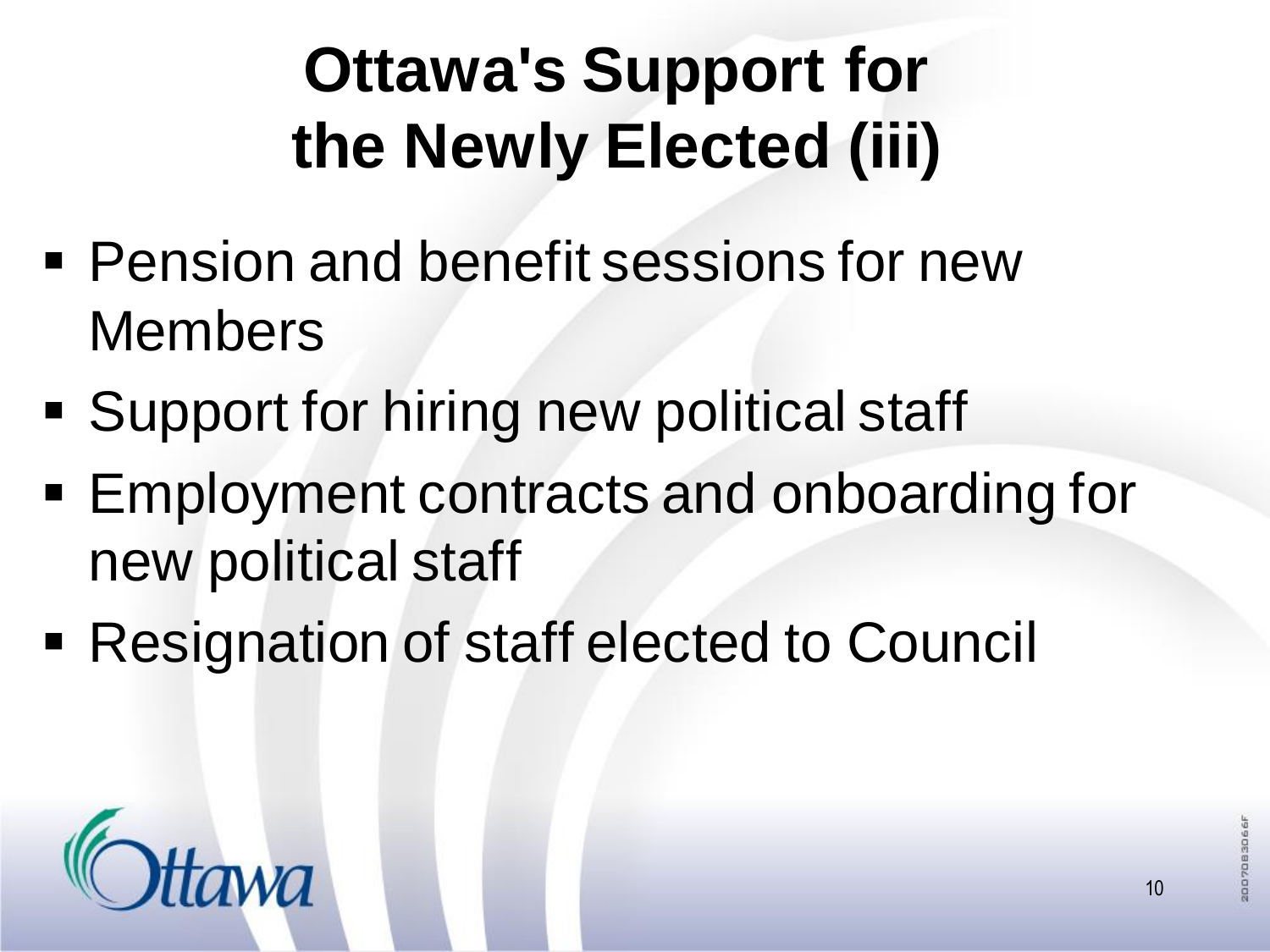## **Ottawa's Supports for the Newly Elected (iv)**

- Portraits and Biographies
- Painting of offices
- **E** Artwork
- **New furniture if needed**

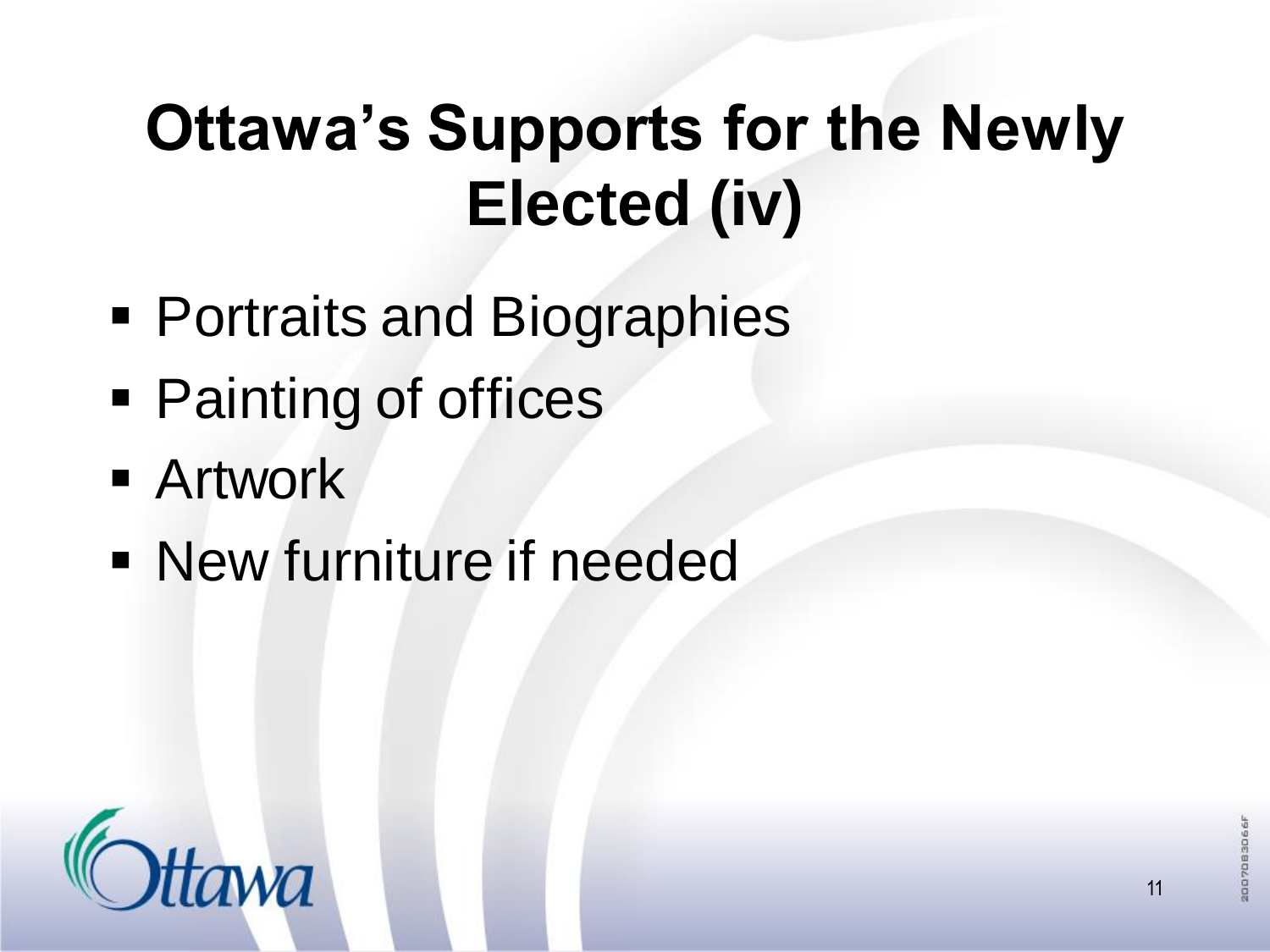## **Orientation Overview**

- **Example 1 Legislative Framework/ Role of Councillor**
- Procedure By-law 101
- Orientation to Chambers and use of the electronic agenda
- Planning 101
- **Budget/Finance 101**

*Orientation sessions are open to the public and media.*

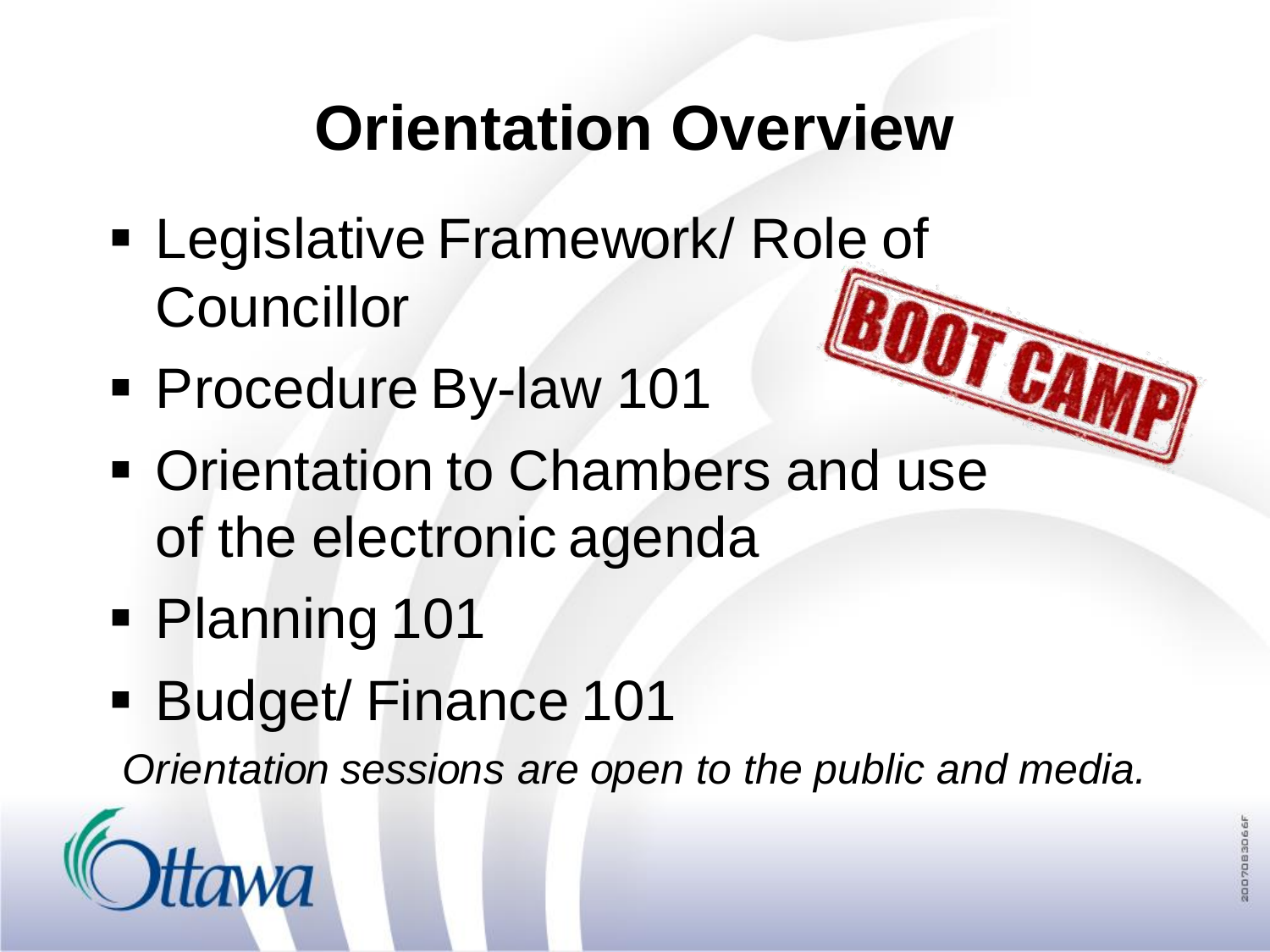## **Orientation Overview (ii)**

- Office Management
- Casework and MFIPPA
- **Execuntability Framework**
- **Office of the Auditor General**
- **Major Projects (e.g. Light Rail)**
- Property Acquisition and Disposition, Safe Drinking *Water Act*

*Orientation sessions are open to the public and media.*

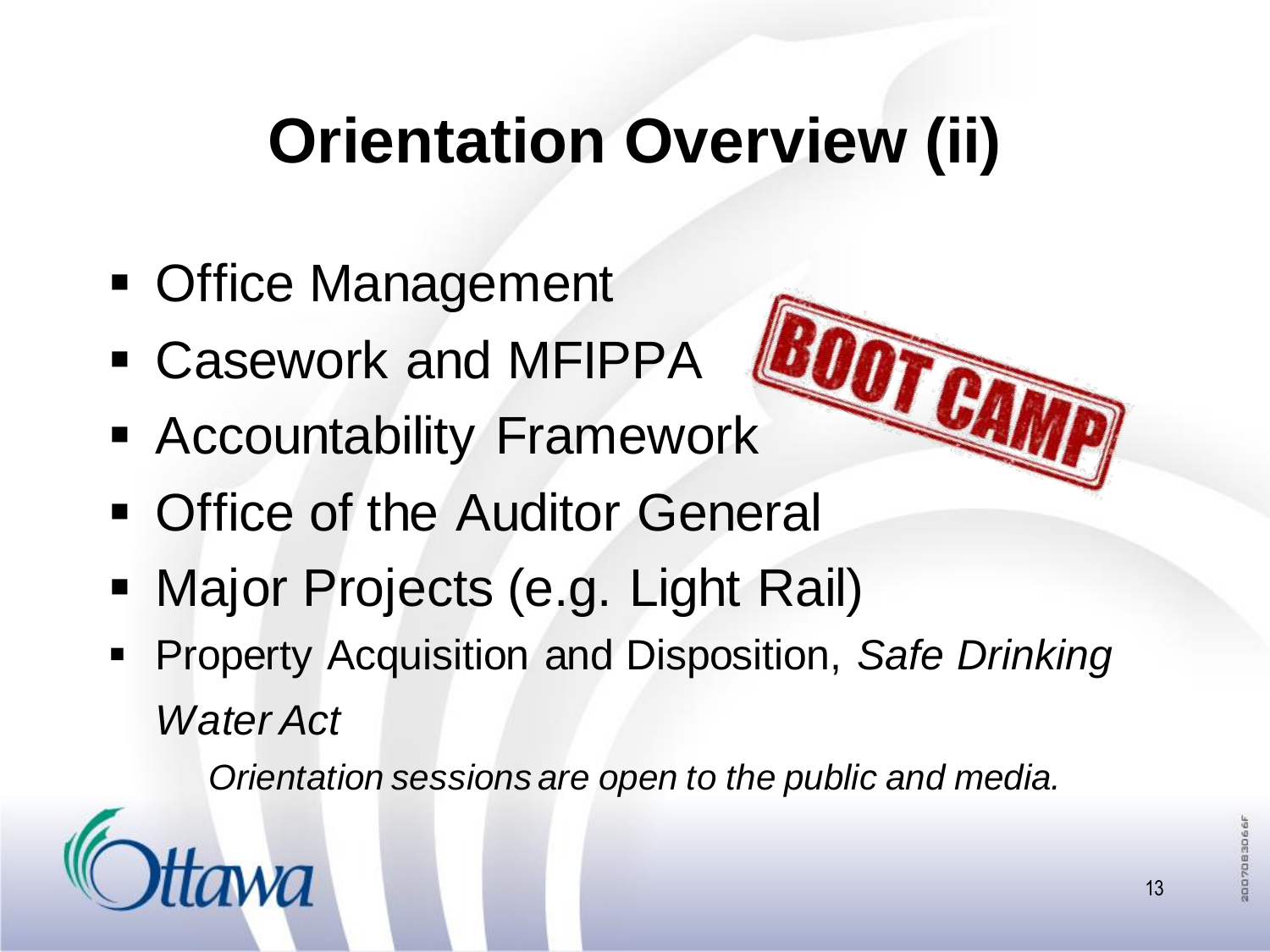### **Orientation Overview (iii)**

- Media training
- **E** Invitation to observe any standing committee or council meetings
- Consultations on Governance Report
- **EXECTED EXECUTE:** After term begins:
	- Training for Chairs and Vice-Chairs of Committees (after appointed)
- Training sessions for political staff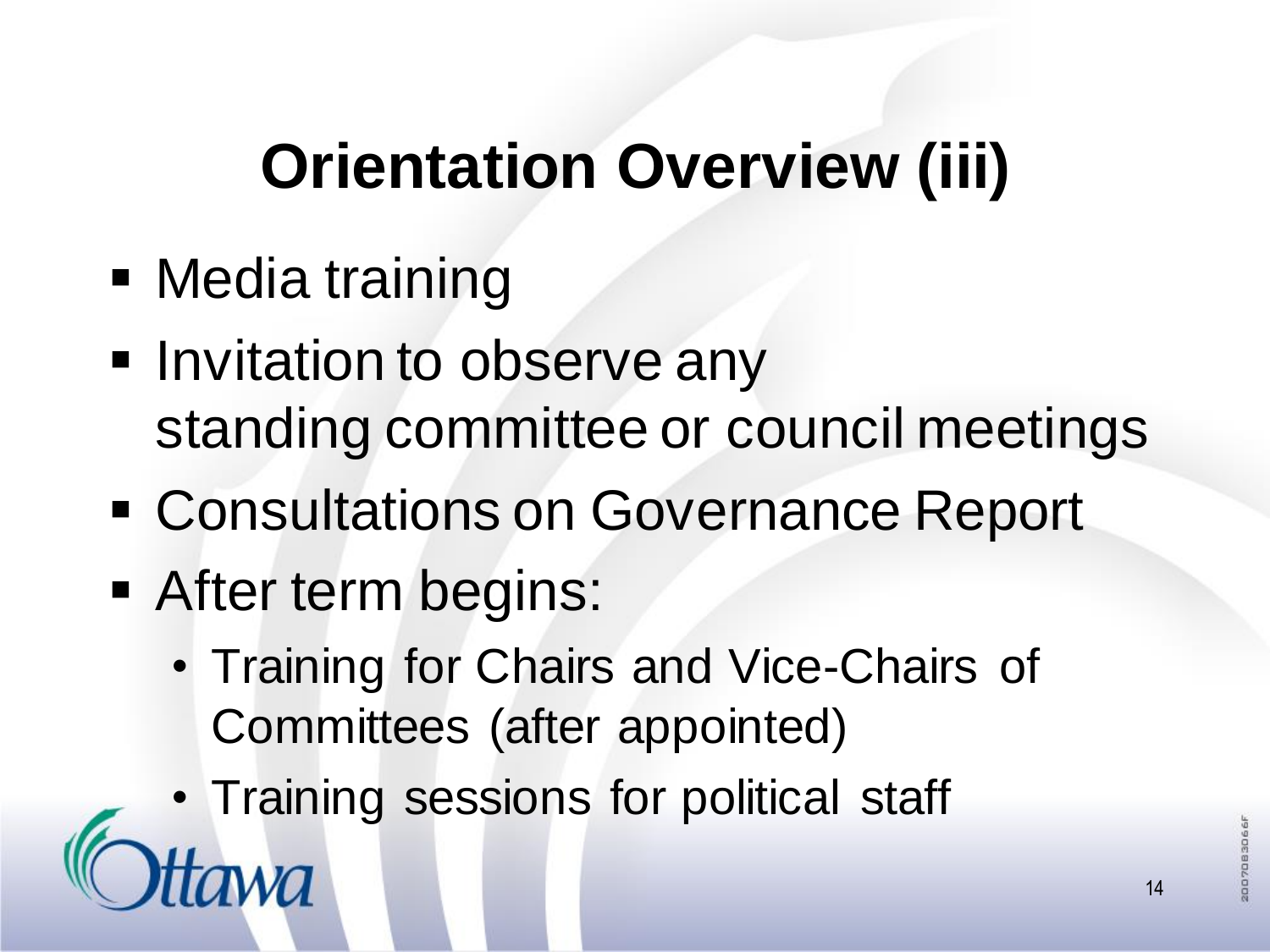## **Transition and Orientation: Considerations**

- Do you have a work plan with clear roles and responsibilities?
- Do you seek executive support for Transition?
- What tools and training to you provide to Members and their political staff?
- **E** How do you evaluate?

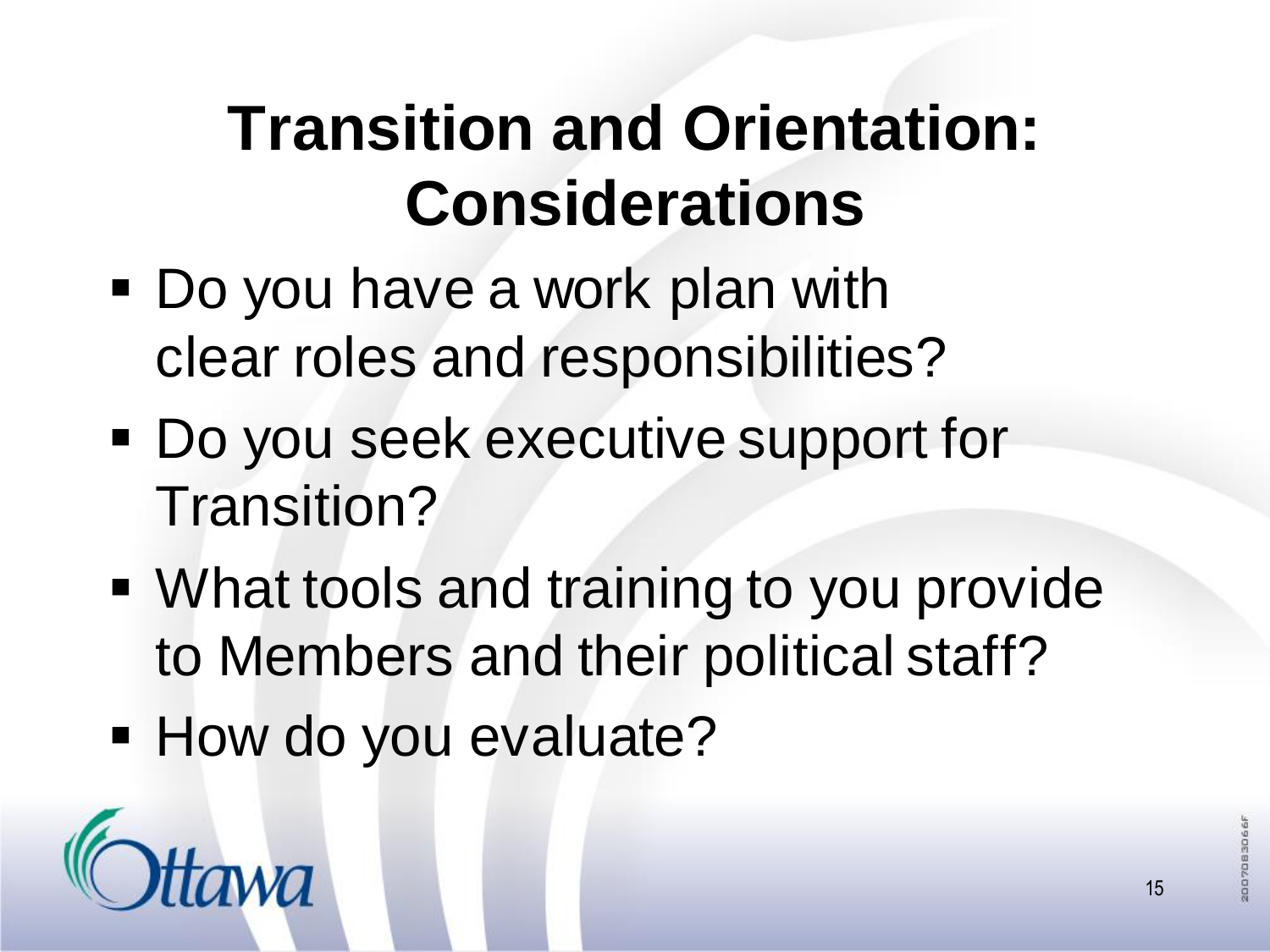## **What to focus on?**

Toronto

### Toronto mayor never read conflict of interest act



CBC News · Posted: Sep 05, 2012 10:03 AM ET | Last Updated: September 5, 2012



Mayor Rob Ford is seen leaving a Toronto courthouse during a lunch break on Wednesday. (Michelle Siu/Canadian Press)

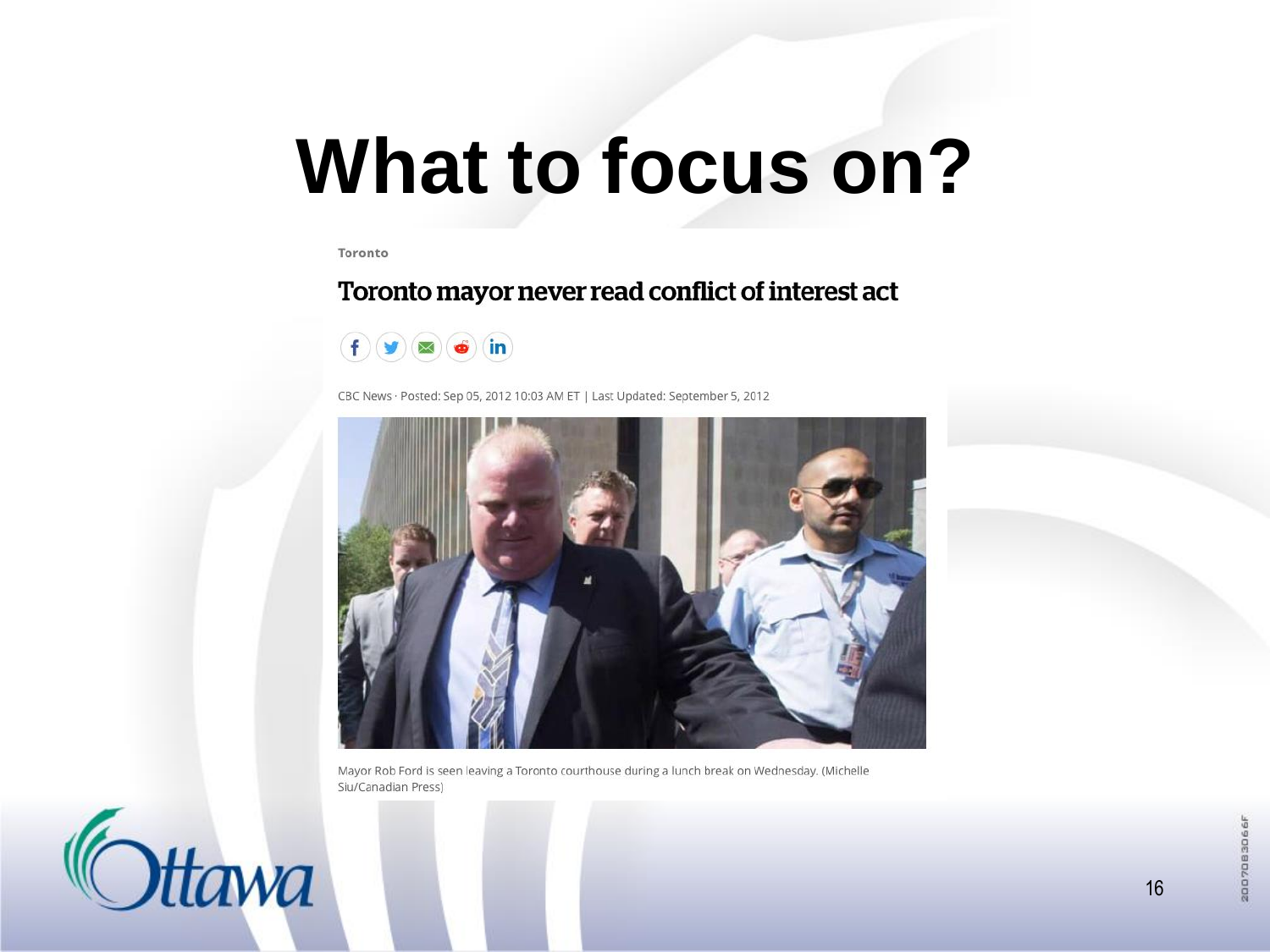## **INAUGURATION AND FIRST MEETING(S)**



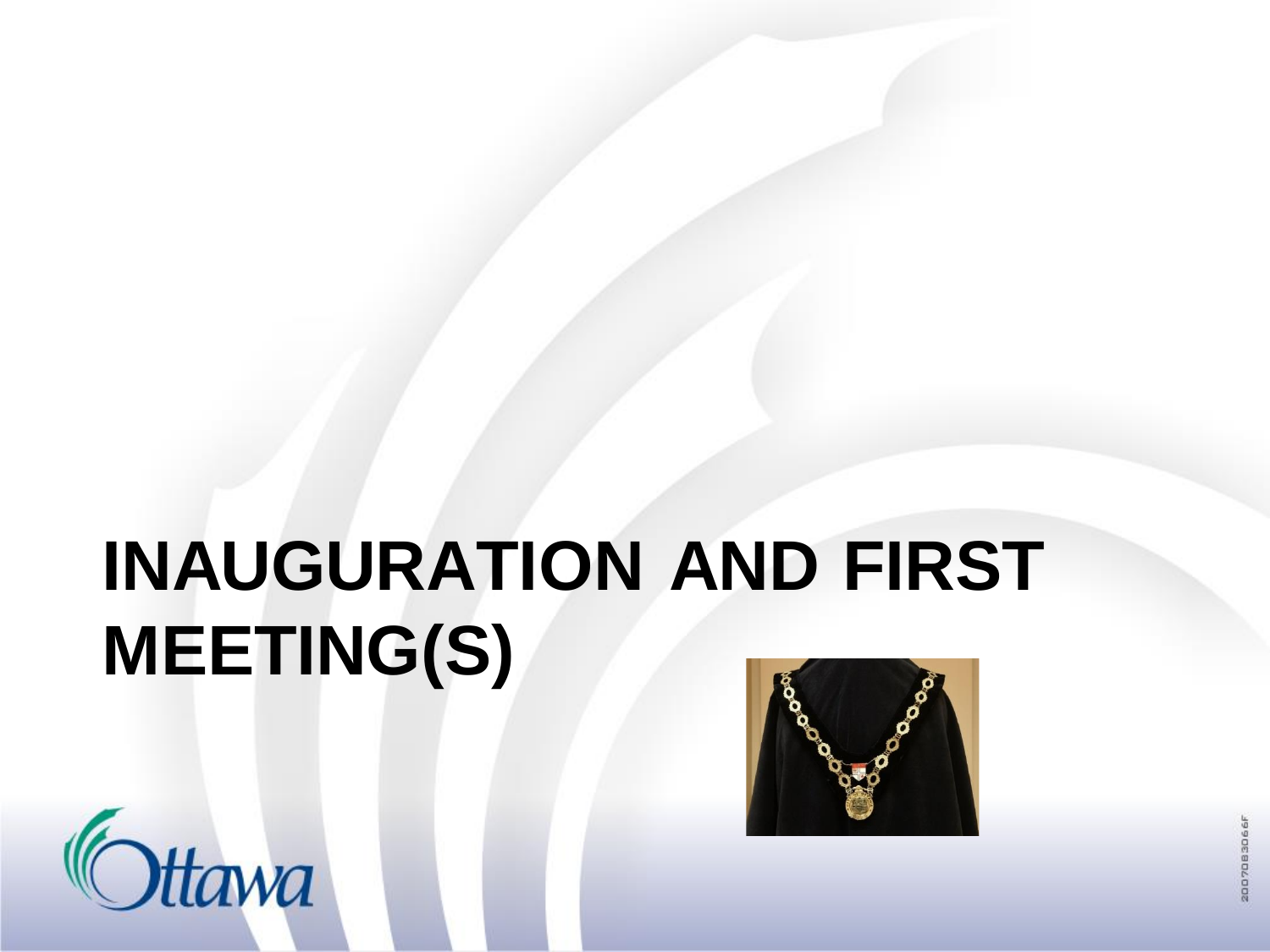## **Declaration of Office**

### *Municipal Act, 2001,* Sections 231, 232

### **Deemed organization**

**231.** A new council of a municipality shall be deemed to be organized after a regular election […] when the declarations of office under section 232 have been made by a sufficient number of members to form a quorum. 2001, c. 25, s. 231.

### **Declaration of office**

**232.** (1) A person shall not take a seat on the council of a municipality, [...] until the person takes the declaration of office in the English or French version of the form established by the Minister for that purpose. 2001, c. 25, s. 232 (1). […]

### **Condition for conducting business**

**232.** (5) No business shall be conducted at the first meeting of a council until after the declarations of office have been made by all members who present themselves for that purpose. 2001, c. 25, s. 232 (5).

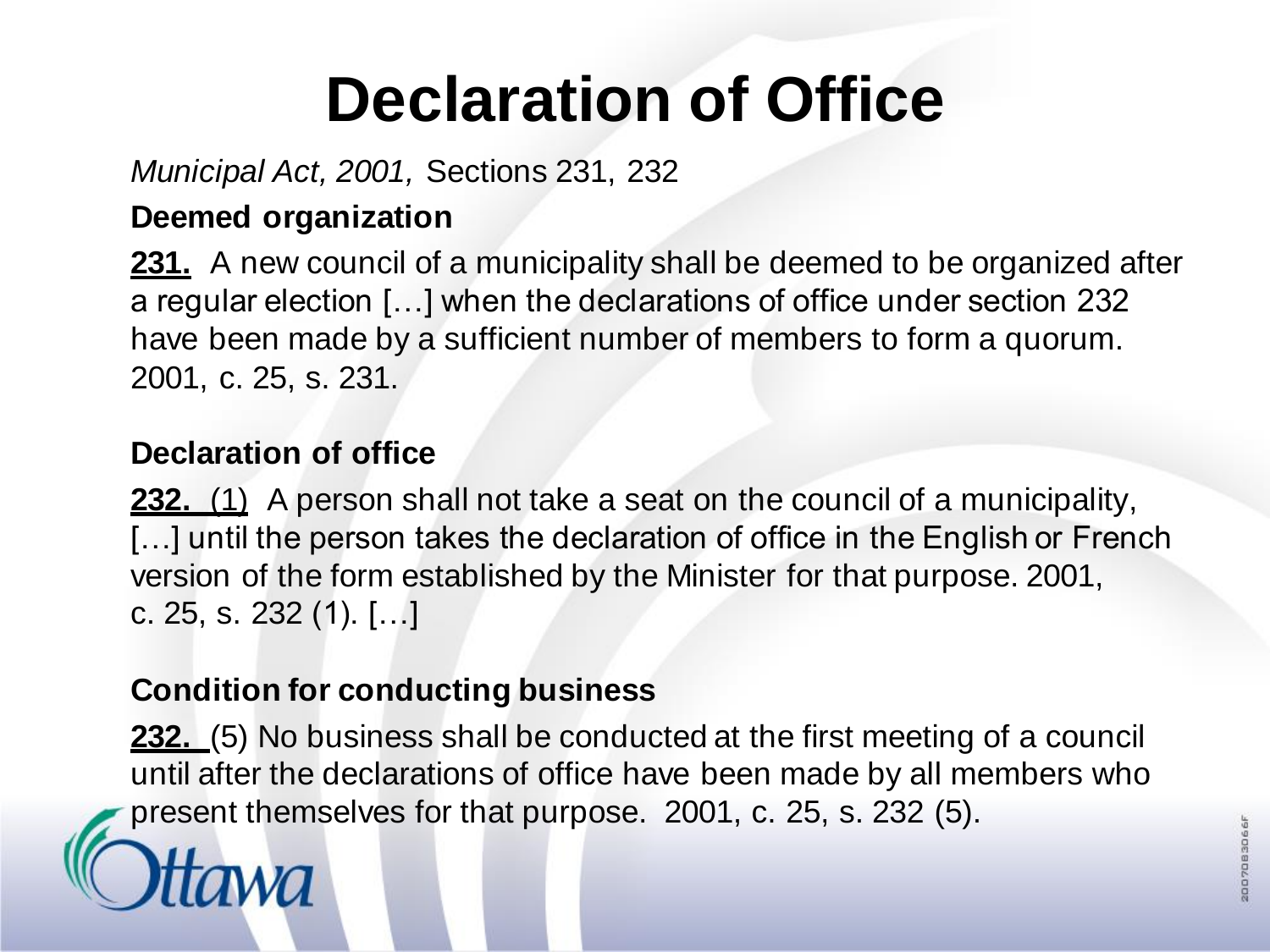## **First Meeting**

*Municipal Act, 2001,*Section 230

**230** The first meeting of a new council of a municipality after a regular election [..] shall be held at the time set out in the municipality's procedure by-law but in any case not later than 31 days after its term commences.

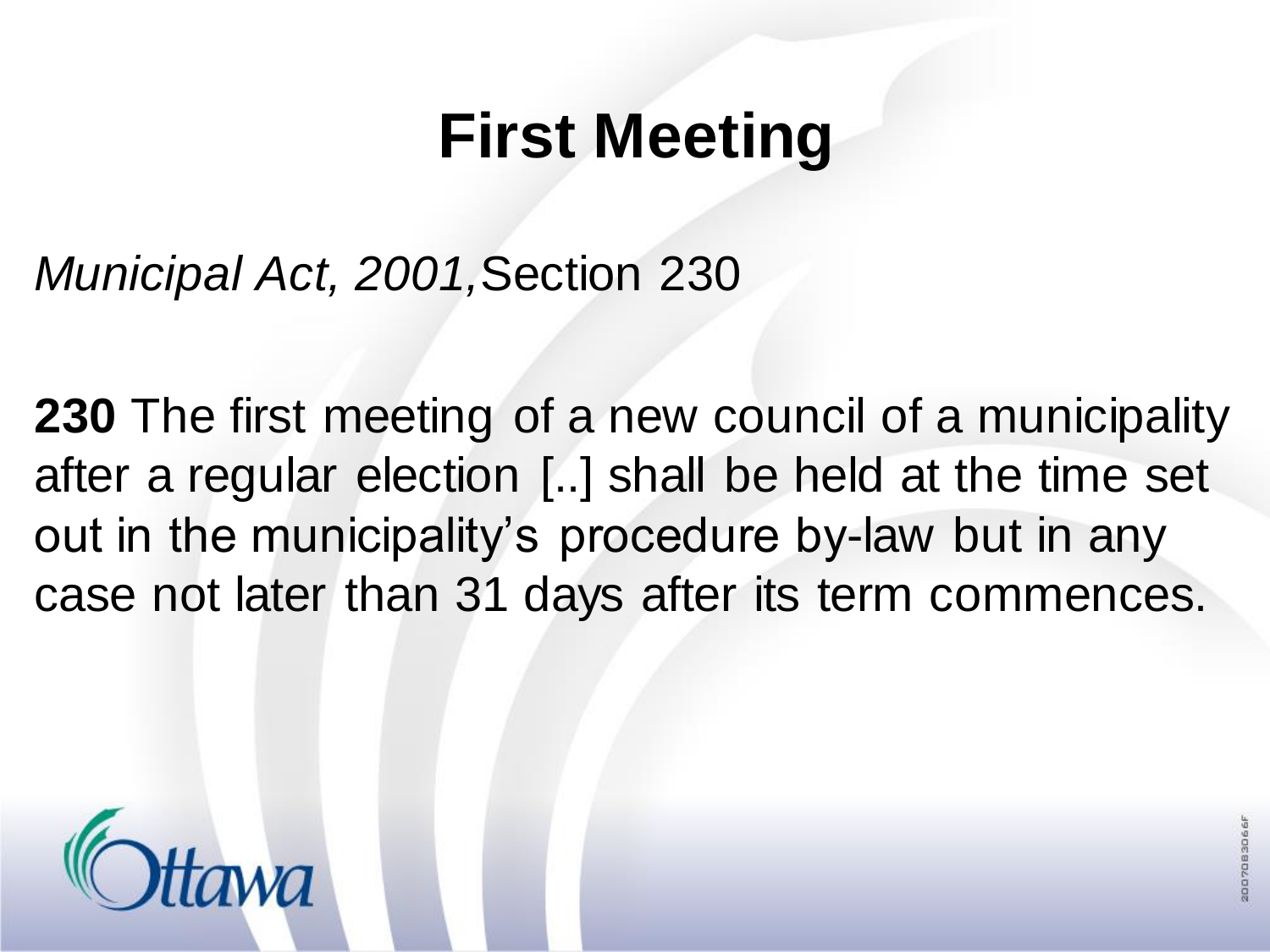### **First Meeting: Check your Procedure By-law!**

### **PART X ORGANIZATION OF NEW COUNCIL**

### 91. INAUGURAL MEETING OF COUNCIL

(1) (a) The inaugural Meeting of the Council shall be held on the first day of the Term of Council at a time and place determined by the person who has been certified by the Clerk to be elected as Mayor

(b) Notwithstanding subsection (a), should the first day of the Term of Council fall on a weekend or statutory holiday, the inaugural meeting may be held on the next business day.

### 92. INAUGURAL MEETING

(1) At the Inaugural Meeting of the Council, the only business to be brought before the meeting shall be the following:

(a) Declarations of Office; and

(b) Matters incidental to any of the above;

(2) Despite Subsection (1), an Inaugural Address by the Mayor may be delivered at the Inaugural Meeting of Council or at a subsequent meeting of Council.

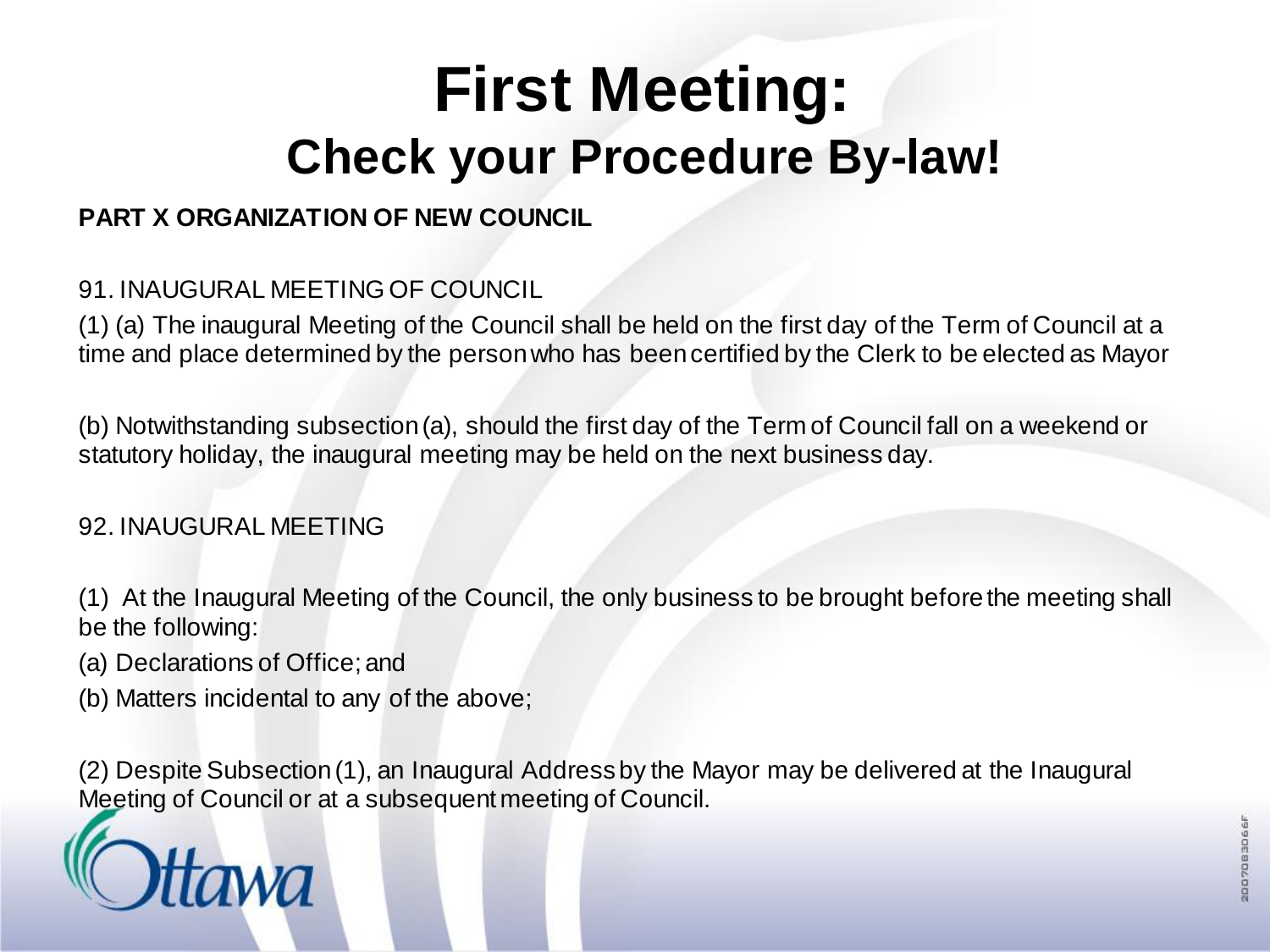### **Inaugural Ceremony (Dec. 3, 2018)**



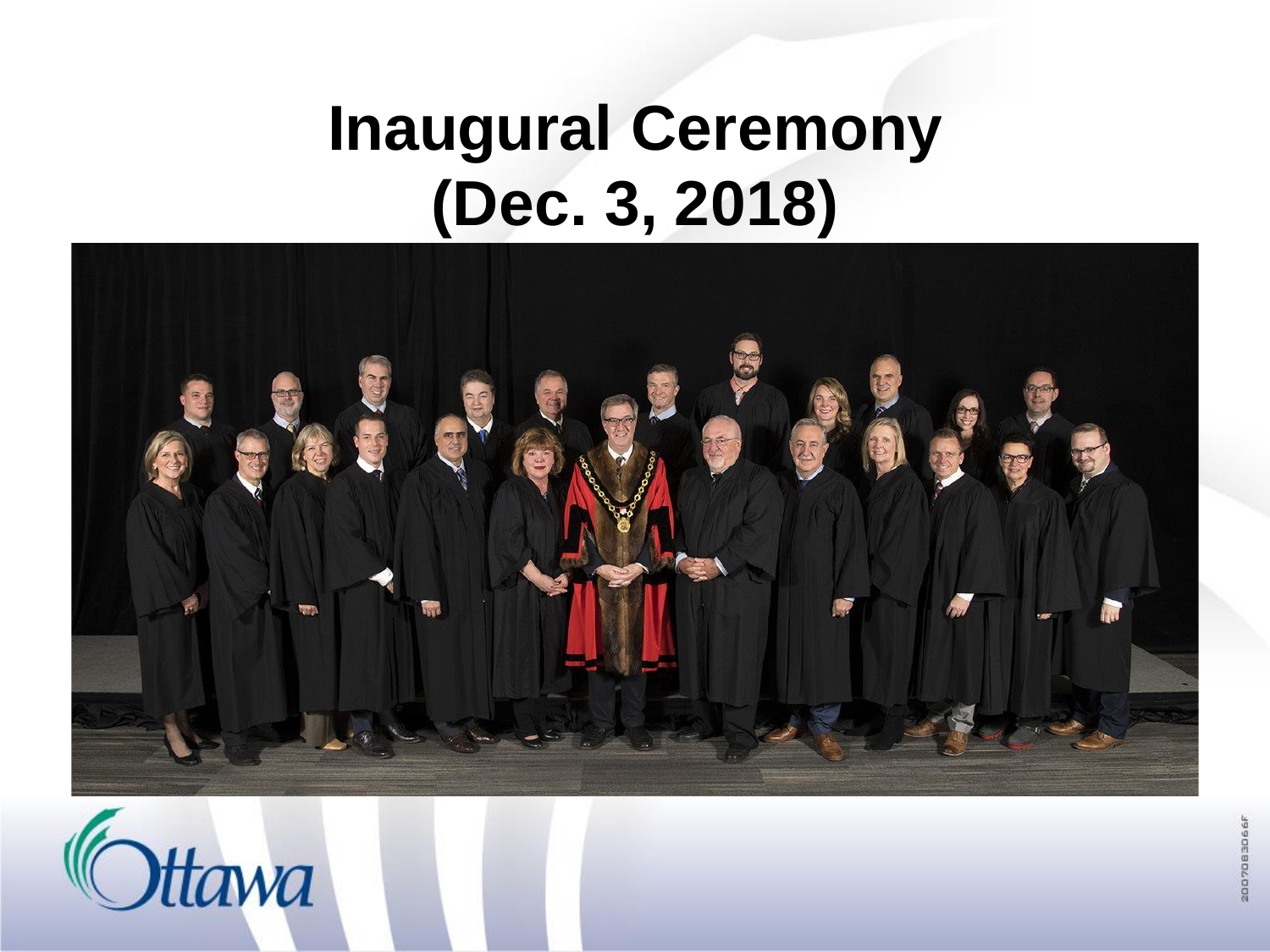## **First Working Council Meeting of the New Term (Dec. 5, 2018)**

- Mayor calls a special meeting to consider Governance Review report previously "tabled" at the last meeting of the outgoing Council.
- **Topics include:** 
	- Committee structure
	- Procedure By-law updates
	- Accountability and transparency measures
	- Local boards
	- Amendments to various by-laws, policies, etc.

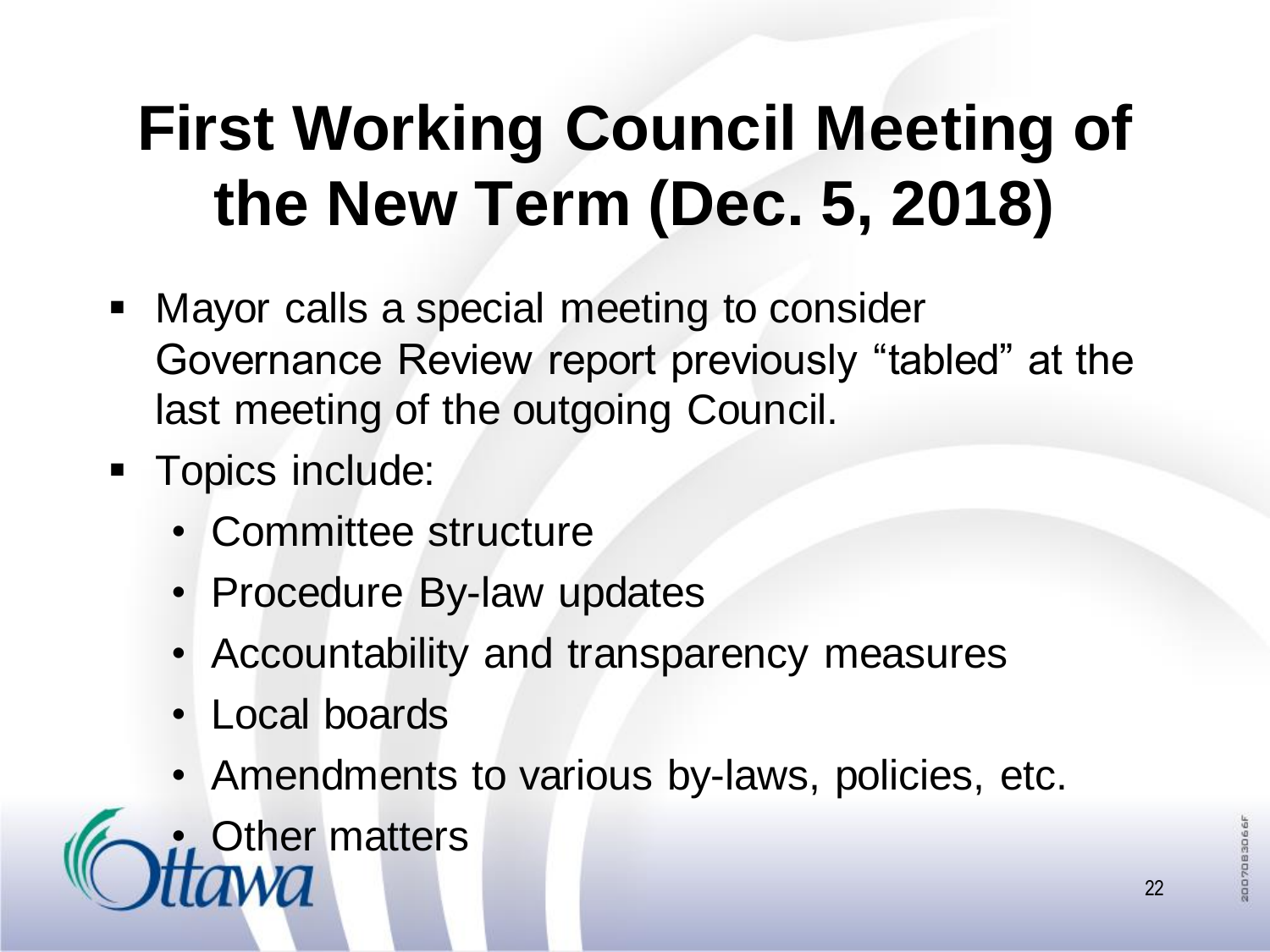## **First Regular Meeting (Dec. 10, 2014)**

#### **ROLL CALL**

All members were present.

#### **MOTION NO. 2/1**

Moved by Councillor B. Monette

Seconded by Councillor M. Taylor

That the Mayor's remarks given at the Inaugural Ceremony on December 1, 2014, be appended to the Minutes of today's Council meeting.

**CARRIED** 

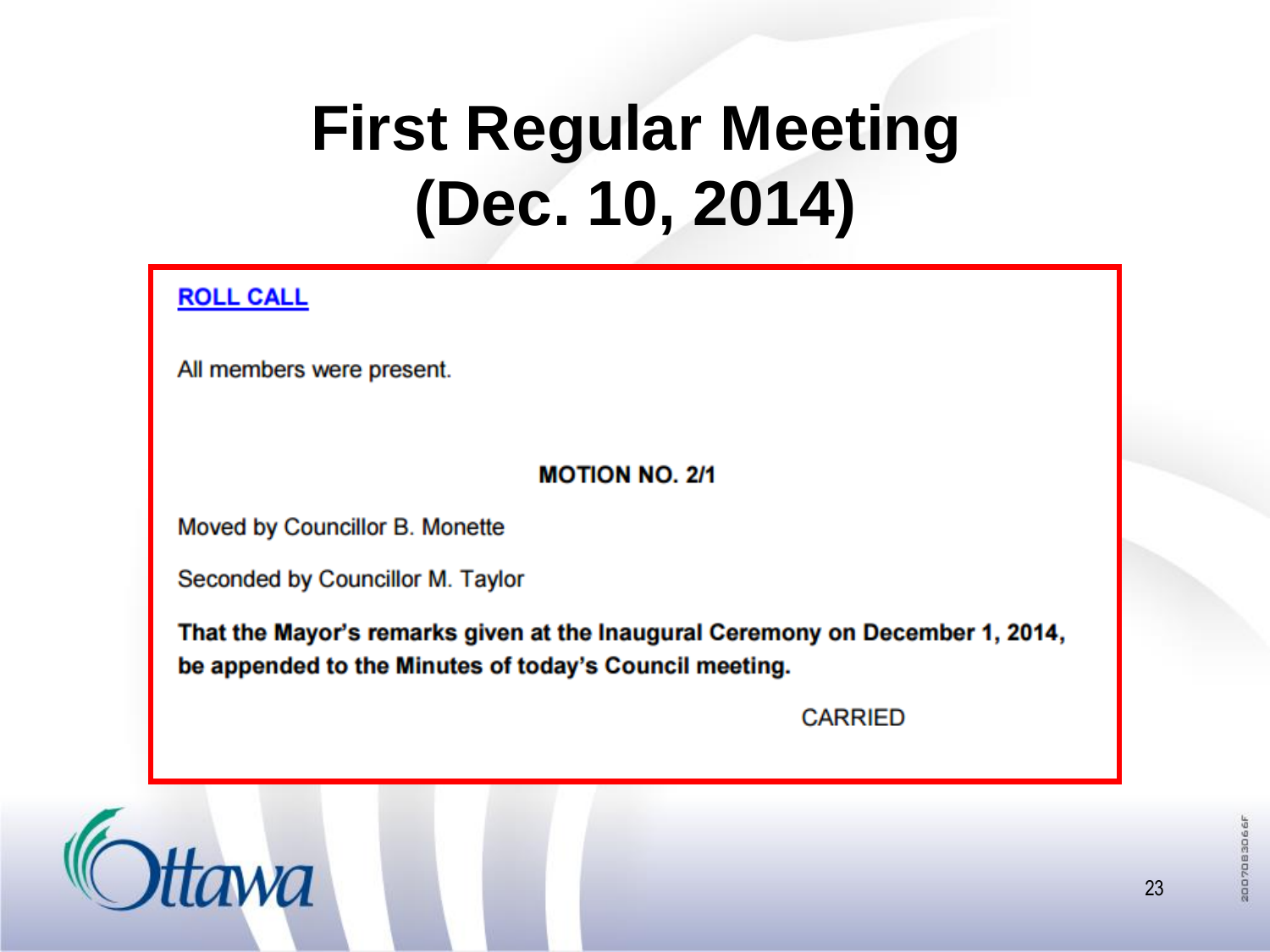## **First Meeting: Considerations**

- How and when do Members take the Declaration of Office?
- What does your Procedure By-law say about the first meeting?
- Do you separate ceremony from other business?
- Do you review your governance model?

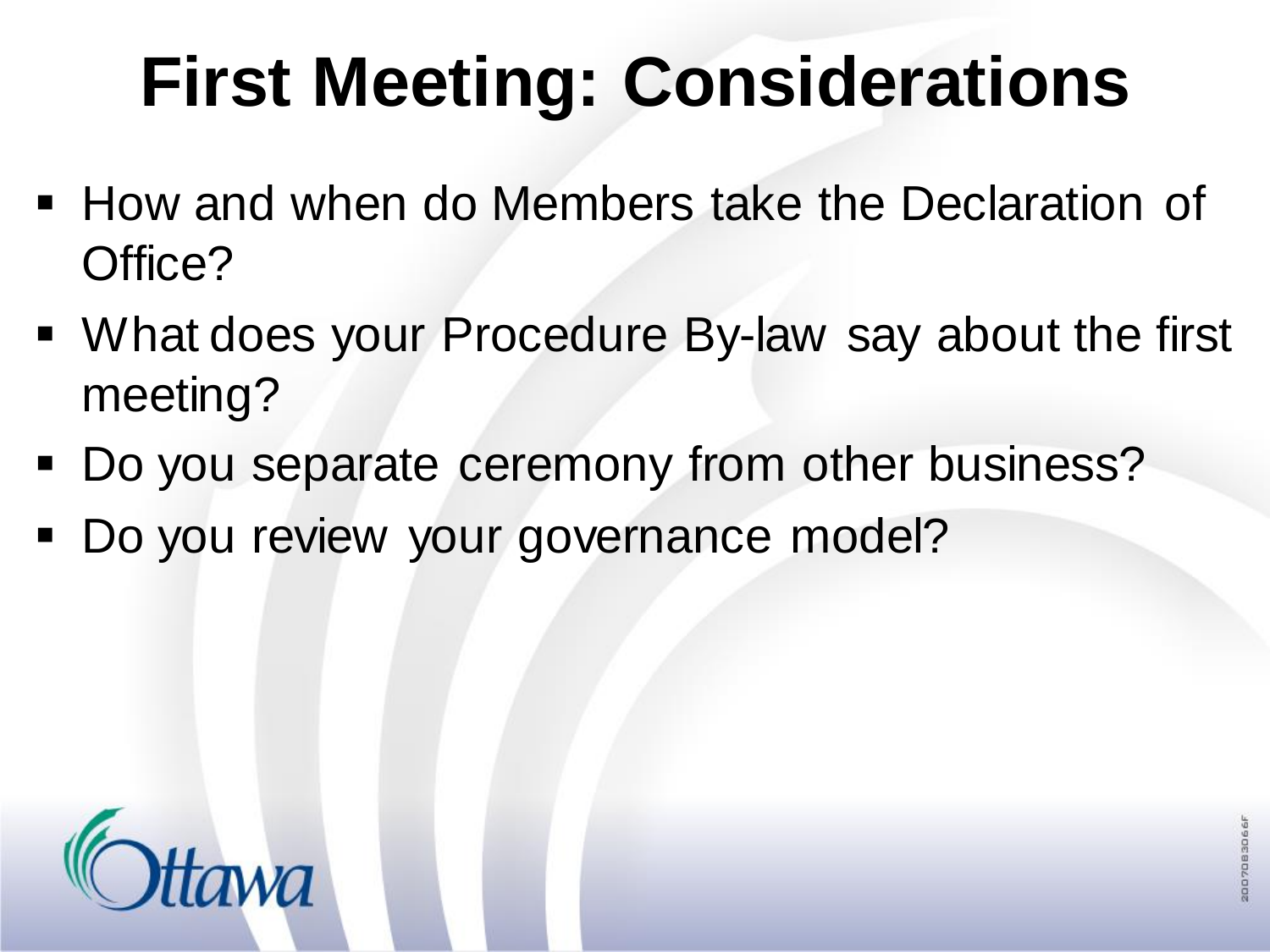Orientation and First Meeting

## **SECURITY CONSIDERATIONS**



25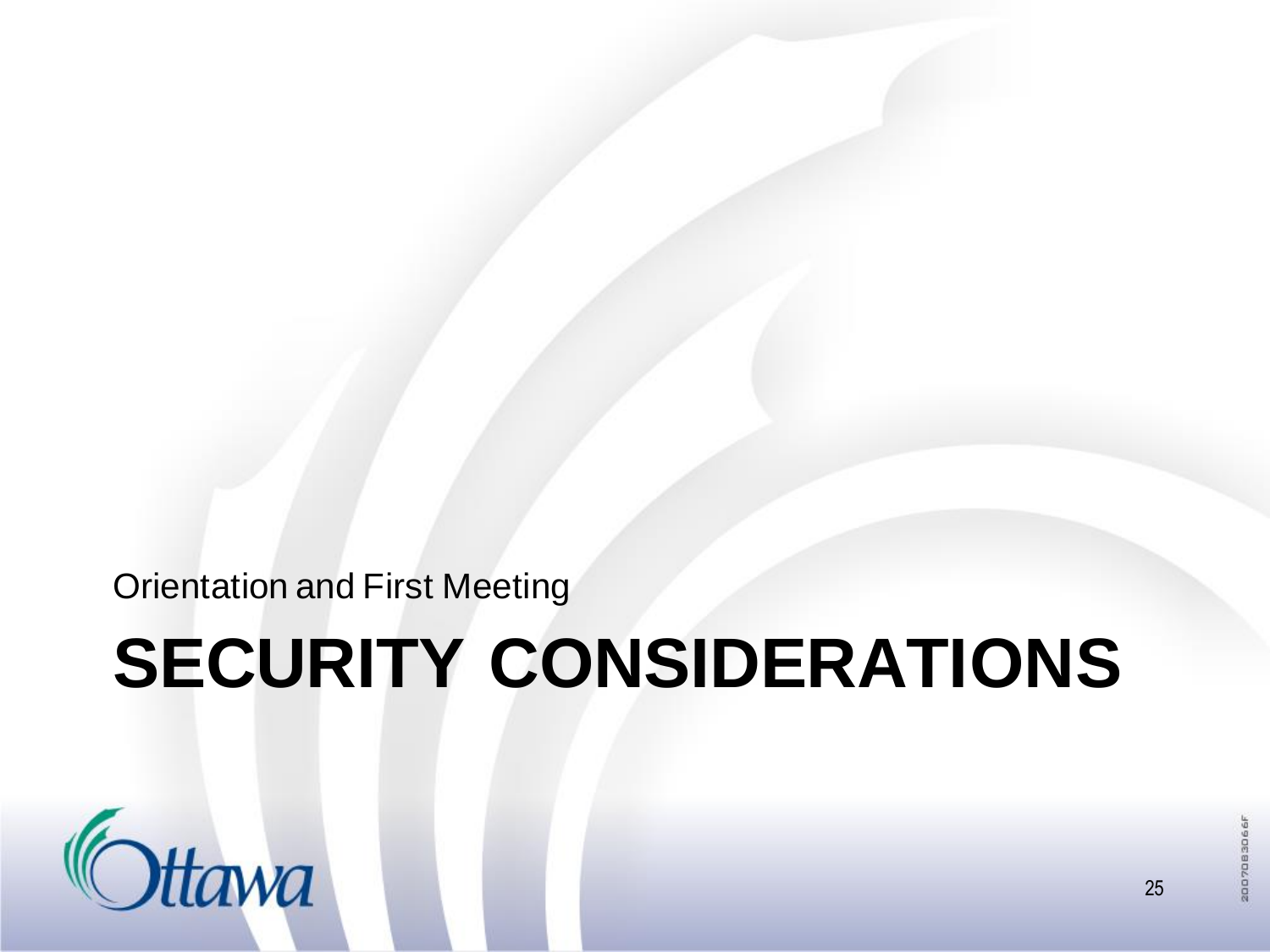## Hamilton Home Security



#### Mayor Fred Eisenberger 'worried about security' during this term

Council backs security training and option for personal risk assessments

**By Teviah Moro Spectator Reporter** Thu., March 24, 2022 | 64 min. read

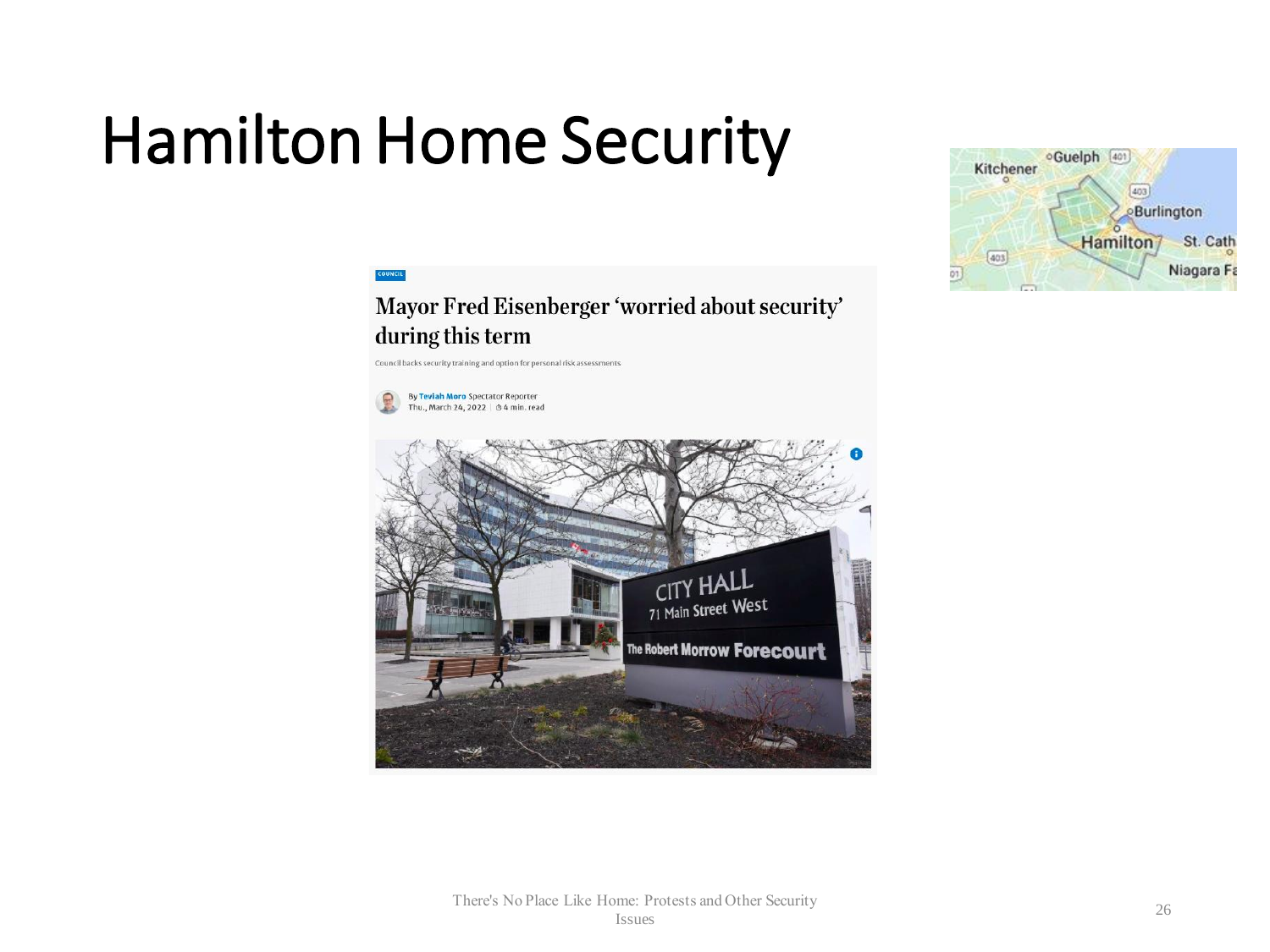# **[Hamilton Resolution \(i\)](https://bit.ly/36Pxopq)**

- (a) That the Corporate Security Office be directed to provide Council Security Orientation Training to all elected Members of Council, their administration staff and other City staff members, as may be appropriate, at the start of a new Council term and at any other time as maybe requested throughout the term of Council;
- (b) That the one-time cost of the Training Program (software and materials) estimated at \$50,000 be funded from the previously approved Capital Account PID #3722241805 - Facilities Security Program 2022;
- (c) That the Corporate Security Office be authorized and responsible to procure and coordinate 3rd party services to provide personal environment Security Risk Assessments for Elected Members of Council (and Senior Staff on a case by case basis) if voluntarily requested to do so (once per term of Council);

<https://bit.ly/36Pxopq>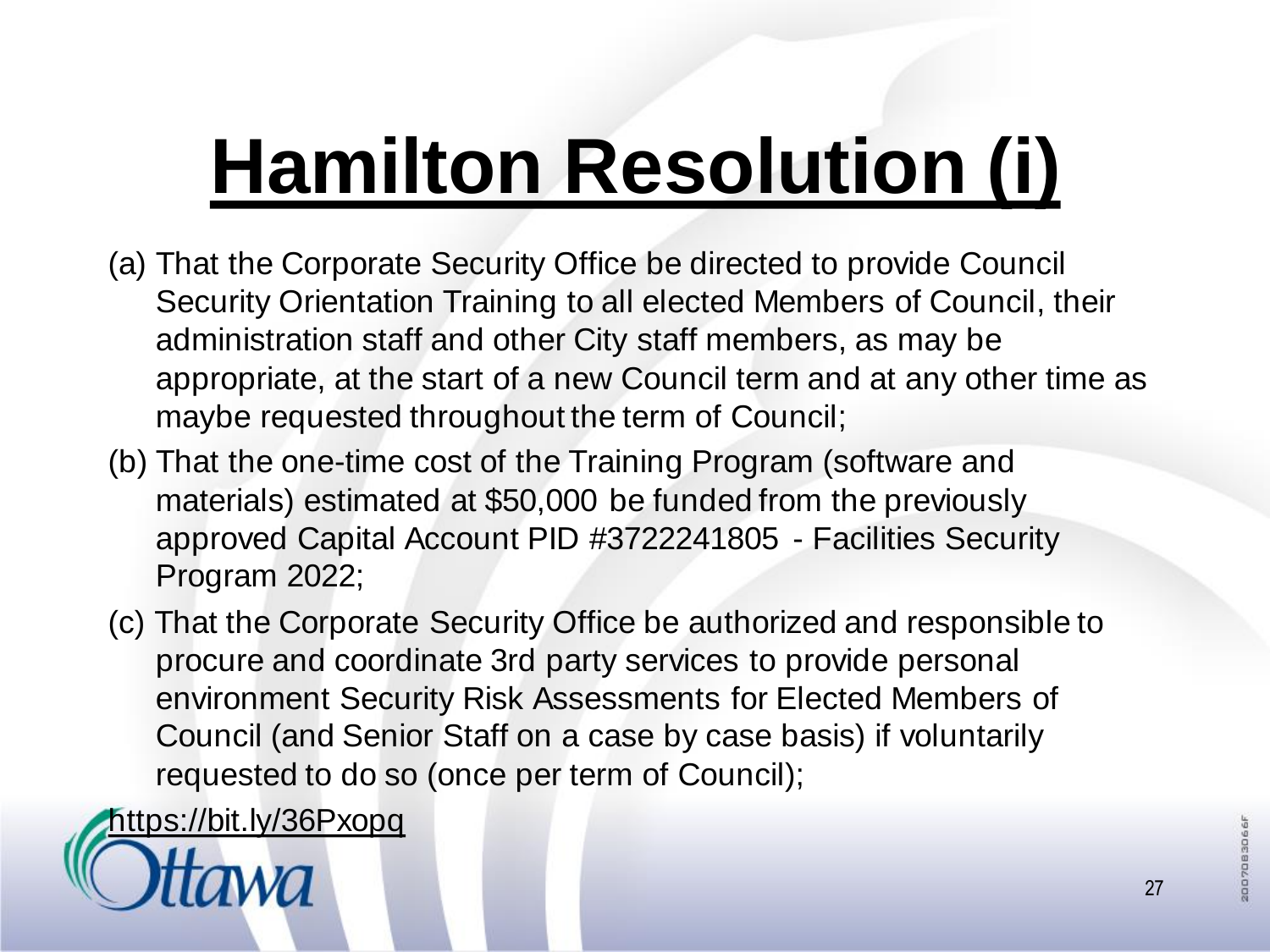# **Hamilton Resolution (ii)**

- (d) That the ongoing costs of the Security Risk Assessments, as identified in Recommendation (c), estimated at \$5,000/ per assessment be funded from the Capital Account PID #3722241805 - Facilities Security Program 2022 and further, that an estimated \$105,000 be referred to the 2023 Capital Budget process for consideration;
- (e) That subsequent to completion of the Security Risk Assessment, Elected Members of Council (and Senior Staff on a case by case basis) may voluntarily choose to implement some or all of the Security Risk Assessment recommendations and, upon completion of the work, will be entitled to reimbursement for the associated actual costs up to a maximum of \$8,000 (plus HST) once per Council term. Such expenses to be deemed as a taxable benefit;
- (f) That a one-time estimated \$168,000 be referred to the 2023 Capital Budget to cover costs of implementing recommendation (e), and that any new Council costs incurred in 2022 be funded from Capital Account PID #3722241805 - Facilities Security Program 2022;



28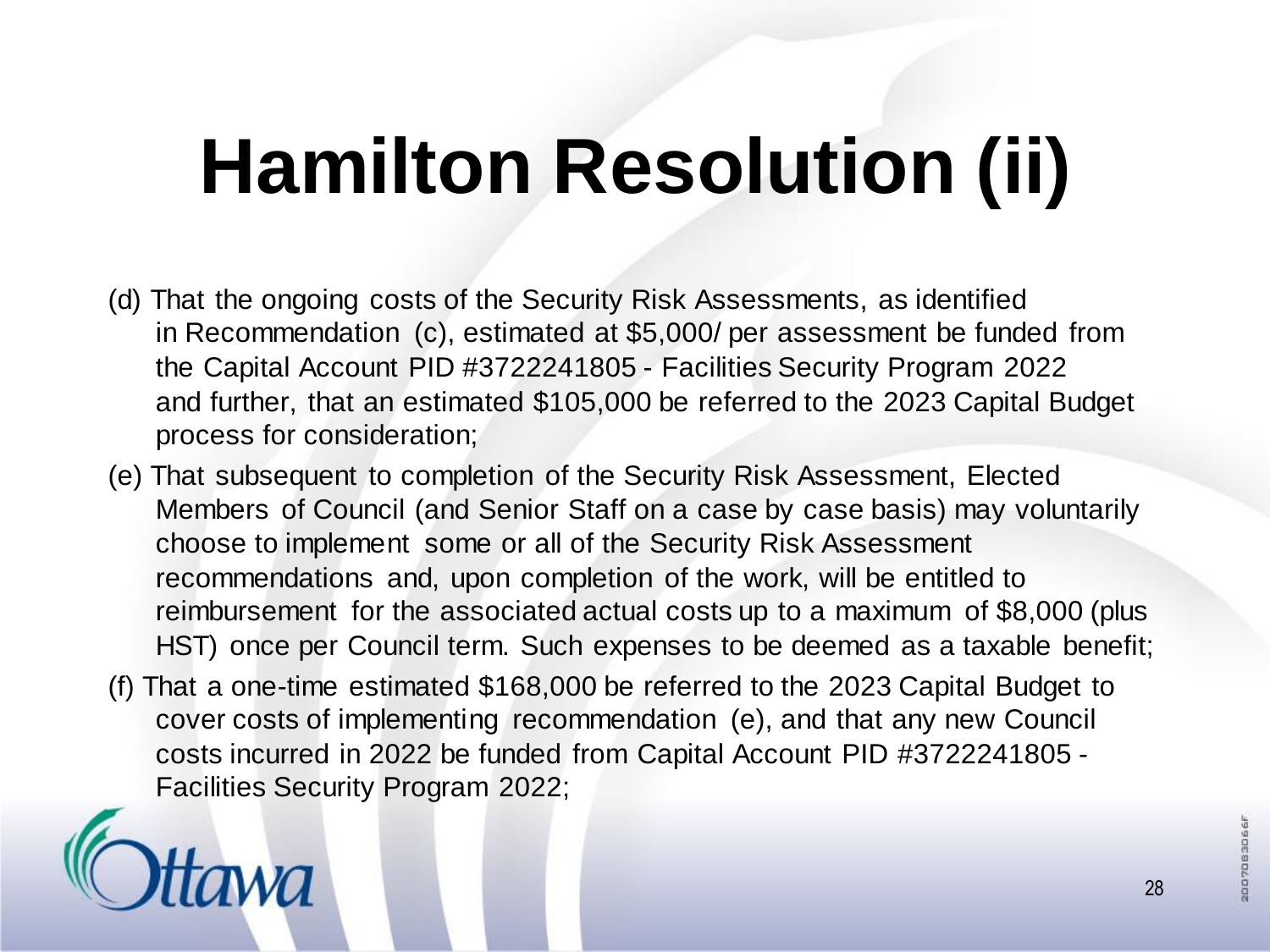# **Hamilton Resolution (iii)**

- (g) That for any security implementation requiring 3rd party monthly monitoring, the City of Hamilton will reimburse the Elected Official (Senior Staff on a case by case basis) for the actual cost up to a maximum of \$100 monthly (plus HST) as a taxable benefit and that such costs be funded from the Elected Official's (Senior Staff's) applicable expense budgets. Reimbursements are applicable only during elected status (or employed status for Senior Staff); and
- (h) That the annual operating impacts of \$53,000 to fund an additional 0.5 FTE to coordinate and manage the ongoing requirements of these recommendations be included in the 2022 Public Works Department operating budget in the Corporate Security Office Dept ID #790017.



29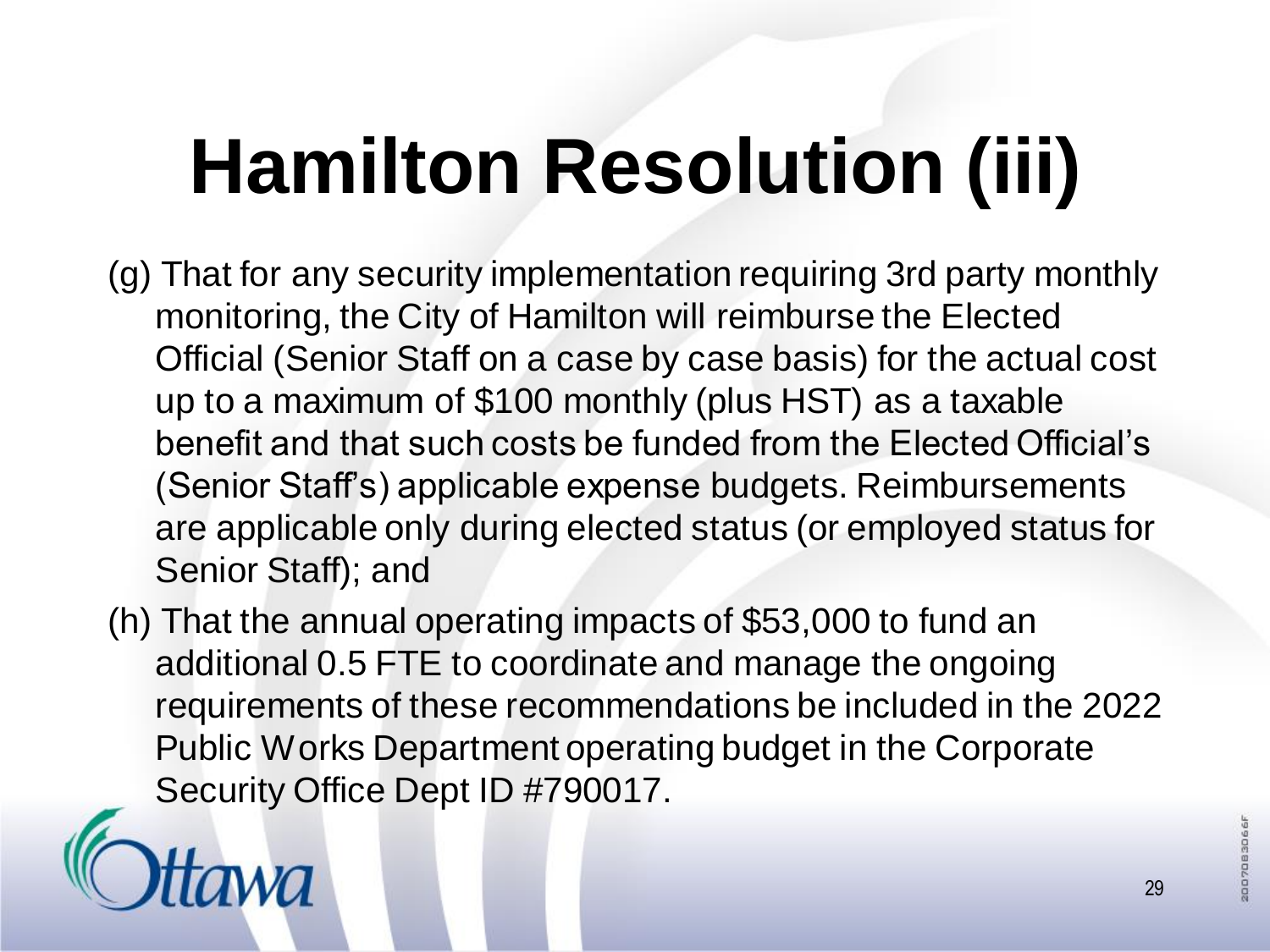### **Boston: Security at Swearing In?**

NEWS POLITICS



Anti-vax protest nearly drowns out Boston City Council swearing-in



PUR/DNS January 1.3022 et 6.03 p.m.) (effort@), censury 3.2022 et 6.03 p.m.